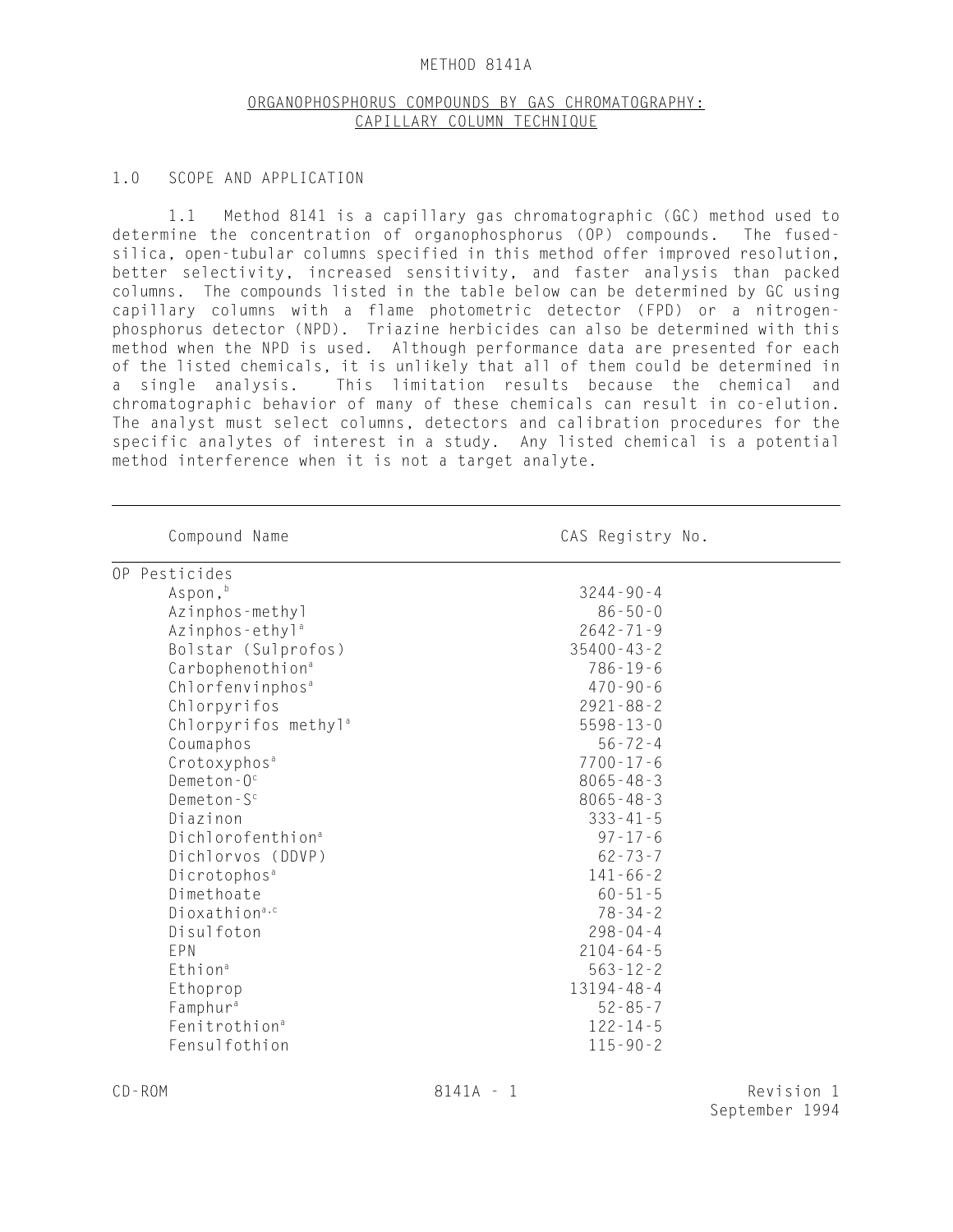$\overline{a}$ 

 $\overline{a}$ 

| Fonophos <sup>a</sup>                       | $944 - 22 - 9$   |
|---------------------------------------------|------------------|
| Fenthion                                    | $55 - 38 - 9$    |
| Leptophos <sup>a,d</sup>                    | $21609 - 90 - 5$ |
| Malathion                                   | $121 - 75 - 5$   |
| Merphos <sup>c</sup>                        | $150 - 50 - 5$   |
| Mevinphos <sup>e</sup>                      | $7786 - 34 - 7$  |
| Monocrotophos                               | $6923 - 22 - 4$  |
| Naled                                       | $300 - 76 - 5$   |
| Parathion, ethyl                            | $56 - 38 - 2$    |
| Parathion, methyl                           | $298 - 00 - 0$   |
| Phorate                                     | $298 - 02 - 2$   |
| Phosmet <sup>a</sup>                        | $732 - 11 - 6$   |
| Phosphamidon <sup>a</sup>                   | $13171 - 21 - 6$ |
| Ronne <sub>1</sub>                          | $299 - 84 - 3$   |
| Stirophos (Tetrachlorovinphos)              | $22248 - 79 - 9$ |
| Sulfotepp                                   | $3689 - 24 - 5$  |
| <b>TEPP</b> <sup>d</sup>                    | $21646 - 99 - 1$ |
| Terbufos <sup>a</sup>                       | $13071 - 79 - 9$ |
| Thionazin <sup>a,b</sup> (Zinophos)         | $297 - 97 - 2$   |
| Tokuthion <sup>b</sup> (Protothiofos)       | $34643 - 46 - 4$ |
| Trichlorfon <sup>a</sup>                    | $52 - 68 - 6$    |
| Trichloronateb                              | $327 - 98 - 0$   |
| Industrial Chemicals                        |                  |
| Hexamethylphosphoramide <sup>a</sup> (HMPA) | $680 - 31 - 9$   |
| Tri-o-cresylphosphate <sup>a,d</sup> (TOCP) | $78 - 30 - 8$    |
|                                             |                  |
| Triazine Herbicides (NPD only)              |                  |
| Atrazine <sup>a</sup>                       | $1912 - 24 - 9$  |
| Simazine <sup>a</sup>                       | $122 - 34 - 9$   |
|                                             |                  |

a This analyte has been evaluated using a 30-m column only.

b Production discontinued in the U.S., standard not readily available.

c Standards may have multiple components because of oxidation.

d Compound is extremely toxic or neurotoxic.

e Adjacent major/minor peaks can be observed due to cis/trans isomers.

1.2 A dual-column/dual-detector approach may be used for the analysis of relatively clean extracts. Two 15- or 30-m x 0.53-mm ID fused-silica, opentubular columns of different polarities are connected to an injection tee and each is connected to a detector. Analysts are cautioned regarding the use of a dual column configuration when their instrument is subject to mechanical stress,

 $\overline{a}$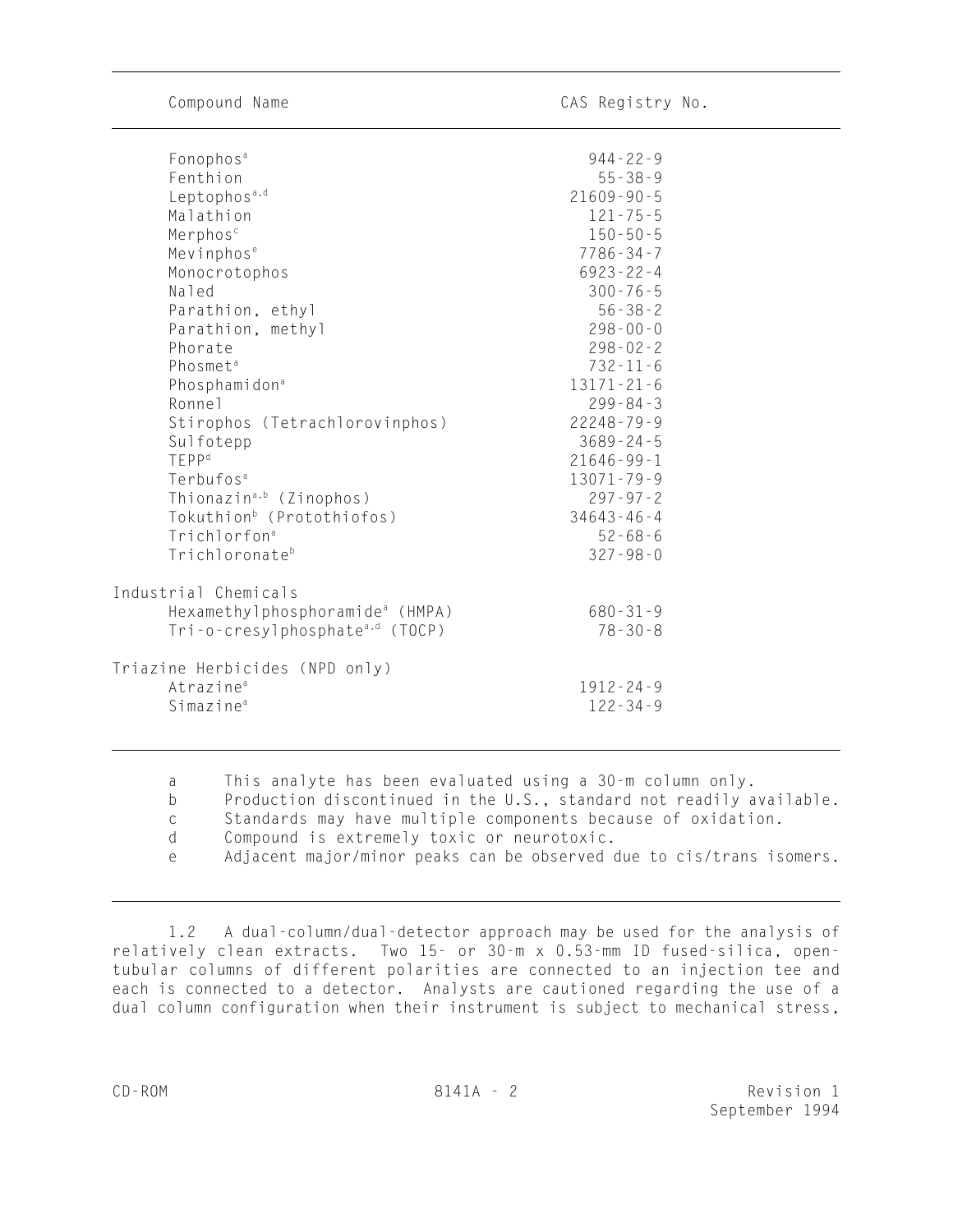when many samples are analyzed over a short time, or when extracts of contaminated samples are analyzed.

1.3 Two detectors can be used for the listed OP chemicals. The FPD works by measuring the emission of phosphorus- or sulfur-containing species. Detector performance is optimized by selecting the proper optical filter and adjusting the hydrogen and air flows to the flame. The NPD is a flame ionization detector with a rubidium ceramic flame tip which enhances the response of phosphorus- and nitrogen-containing analytes. The FPD is more sensitive and more selective, but is a less common detector in environmental laboratories.

1.4 Table 1 lists method detection limits (MDLs) for the target analytes, using 15-m columns and FPD, for water and soil matrices. Table 2 lists the estimated quantitation limits (EQLs) for other matrices. MDLs and EQLs using 30 m columns will be very similar to those obtained from 15-m columns.

1.5 The use of a 15-m column system has not been fully validated for the determination of the following compounds. The analyst must demonstrate chromatographic resolution of all analytes, recoveries of greater than 70 percent, with precision of no more than 15 percent RSD, before data generated on the 15-m column system can be reported for these, or any additional, analytes:

| Azinphos-ethyl  | Ethion    | Phosmet      |
|-----------------|-----------|--------------|
| Carbophenothion | Famphur   | Phosphamidon |
| Chlorfenvinphos | HMPA      | Terbufos     |
| Dioxathion      | Leptophos | TOCP         |

1.6 When Method 8141 is used to analyze unfamiliar samples, compound identifications should be supported by confirmatory analysis. Sec. 8.0 provides gas chromatograph/mass spectrometer (GC/MS) criteria appropriate for the qualitative confirmation of compound identifications.

1.7 This method is restricted to use by, or under the supervision of, analysts experienced in the use of capillary gas chromatography and in the interpretation of chromatograms.

# 2.0 SUMMARY OF METHOD

2.1 Method 8141 provides gas chromatographic conditions for the detection of ppb concentrations of organophosphorus compounds. Prior to the use of this method, appropriate sample preparation techniques must be used. Water samples are extracted at a neutral pH with methylene chloride by using a separatory funnel (Method 3510) or a continuous liquid-liquid extractor (Method 3520). Soxhlet extraction (Method 3540) or automated Soxhlet extraction (Method 3541) using methylene chloride/acetone (1:1) are used for solid samples. Both neat and diluted organic liquids (Method 3580, Waste Dilution) may be analyzed by direct injection. Spiked samples are used to verify the applicability of the chosen extraction technique to each new sample type. A gas chromatograph with a flame photometric or nitrogen-phosphorus detector is used for this multiresidue procedure.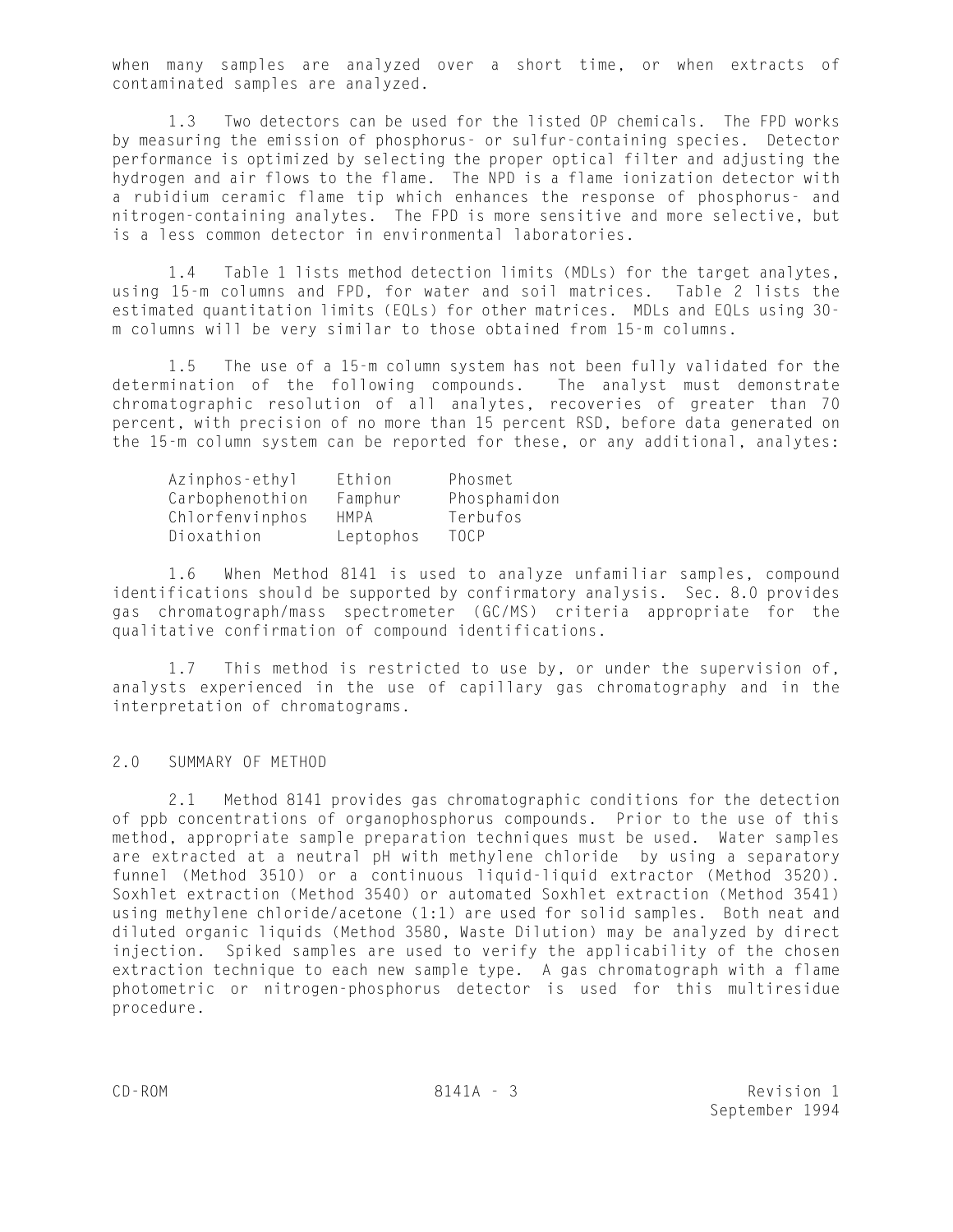2.2 Organophosphorus esters and thioesters can hydrolyze under both acid and base conditions. Samples prepared using acid and base partitioning procedures are not suitable for analysis by Method 8141.

2.3 Ultrasonic Extraction (Method 3550) is not an appropriate sample preparation method for Method 8141 and should not be used because of the potential for destruction of target analytes during the ultrasonic extraction process.

### 3.0 INTERFERENCES

3.1 Refer to Methods 3500, 3600, and 8000, as well as to Sec. 1.1.

3.2 The use of Florisil Cleanup (Method 3620) for some of the compounds in this method has been demonstrated to yield recoveries less than 85 percent and is therefore not recommended for all compounds. Refer to Table 2 of Method 3620 for recoveries of organophosphorus compounds. Use of an FPD often eliminates the need for sample cleanup. If particular circumstances demand the use of an alternative cleanup procedure, the analyst must determine the elution profile and demonstrate that the recovery of each analyte is not less than 85 percent.

3.3 The use of Gel Permeation Cleanup (GPC) (Method 3640) for sample cleanup has been demonstrated to yield recoveries of less than 85 percent for many method analytes because they elute before bis-(2-ethylhexyl) phthalate. Method 3640 is therefore not recommended for use with this method, unless analytes of interest are listed in Method 3640 or are demonstrated to give greater than 85 percent recovery.

3.4 Use of a flame photometric detector in the phosphorus mode will minimize interferences from materials that do not contain phosphorus or sulfur. Elemental sulfur will interfere with the determination of certain organophosphorus compounds by flame photometric gas chromatography. If Method 3660 is used for sulfur cleanup, only the tetrabutylammonium (TBA)-sulfite option should be employed, since copper and mercury may destroy OP pesticides. The stability of each analyte must be tested to ensure that the recovery from the TBA-sulfite sulfur cleanup step is not less than 85 percent.

3.5 A halogen-specific detector (i.e., electrolytic conductivity or microcoulometry) is very selective for the halogen-containing compounds and may be used for the determination of Chlorpyrifos, Ronnel, Coumaphos, Tokuthion, Trichloronate, Dichlorvos, EPN, Naled, and Stirophos only. Many of the OP pesticides may also be detected by the electron capture detector (ECD); however, the ECD is not as specific as the NPD or FPD. The ECD should only be used when previous analyses have demonstrated that interferences will not adversely effect quantitation, and that the detector sensitivity is sufficient to meet regulatory limits.

3.6 Certain analytes will coelute, particularly on 15-m columns (Table 3). If coelution is observed, analysts should (1) select a second column of different polarity for confirmation, (2) use 30-m x 0.53-mm columns, or (3) use 0.25- or 0.32-mm ID columns. See Figures 1 through 4 for combinations of compounds that do not coelute on 15-m columns.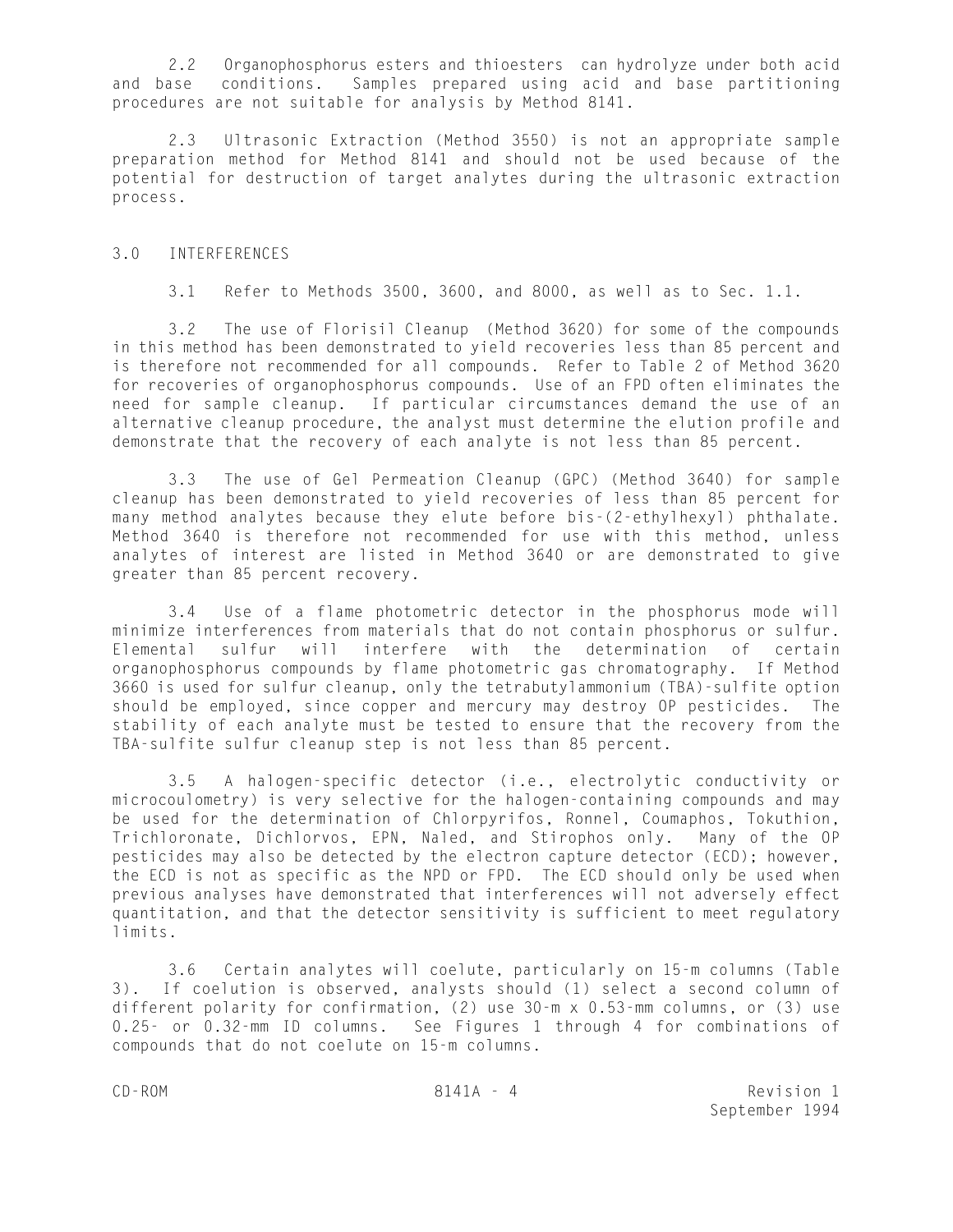- 3.7 The following pairs coeluted on the DB-5/DB-210 30-m column pair:
- DB-5 Terbufos/tri-o-cresyl phosphate Naled/Simazine/Atrazine Dichlorofenthion/Demeton-O Trichloronate/Aspon Bolstar/Stirophos/Carbophenothion Phosphamidon/Crotoxyphos Fensulfothion/EPN
- DB-210 Terbufos/tri-o-cresyl phosphate Dichlorofenthion/Phosphamidon Chlorpyrifos, methyl/Parathion, methyl Chlorpyrifos/Parathion, ethyl Aspon/Fenthion Demeton-O/Dimethoate Leptophos/Azinphos-methyl EPN/Phosmet Famphur/Carbophenothion

See Table 4 for retention times of these compounds on 30-m columns.

3.8 Analytical difficulties encountered for target analytes include:

3.8.1 Tetraethyl pyrophosphate (TEPP) is an unstable diphosphate which is readily hydrolyzed in water and is thermally labile (TEPP decomposes at  $170^{\circ}$ C). Care must be taken to minimize loss during GC analysis and during sample preparation. Identification of bad standard lots is difficult since the electron impact (EI) mass spectrum of TEPP is nearly identical to its major breakdown product, triethyl phosphate.

3.8.2 The water solubility of Dichlorvos (DDVP) is 10  $g/L$  at 20 $\degree$ C, and recovery is poor from aqueous solution.

3.8.3 Naled is converted to Dichlorvos (DDVP) on column by debromination. This reaction may also occur during sample workup. The extent of debromination will depend on the nature of the matrix being analyzed. The analyst must consider the potential for debromination when Naled is to be determined.

3.8.4 Trichlorfon rearranges and is dehydrochlorinated in acidic, neutral, or basic media to form Dichlorvos (DDVP) and hydrochloric acid. If this method is to be used for the determination of organophosphates in the presence of Trichlorfon, the analyst should be aware of the possibility of rearrangement to Dichlorvos to prevent misidentification.

3.8.5 Demeton (Systox) is a mixture of two compounds; O,O-diethyl O-[2-(ethylthio)ethyl]phosphorothioate (Demeton-O) and O,O-diethyl S-[2- (ethylthio)ethyl]phosphorothioate (Demeton-S). Two peaks are observed in all the chromatograms corresponding to these two isomers. It is recommended that the early eluting compound (Demeton-S) be used for quantitation.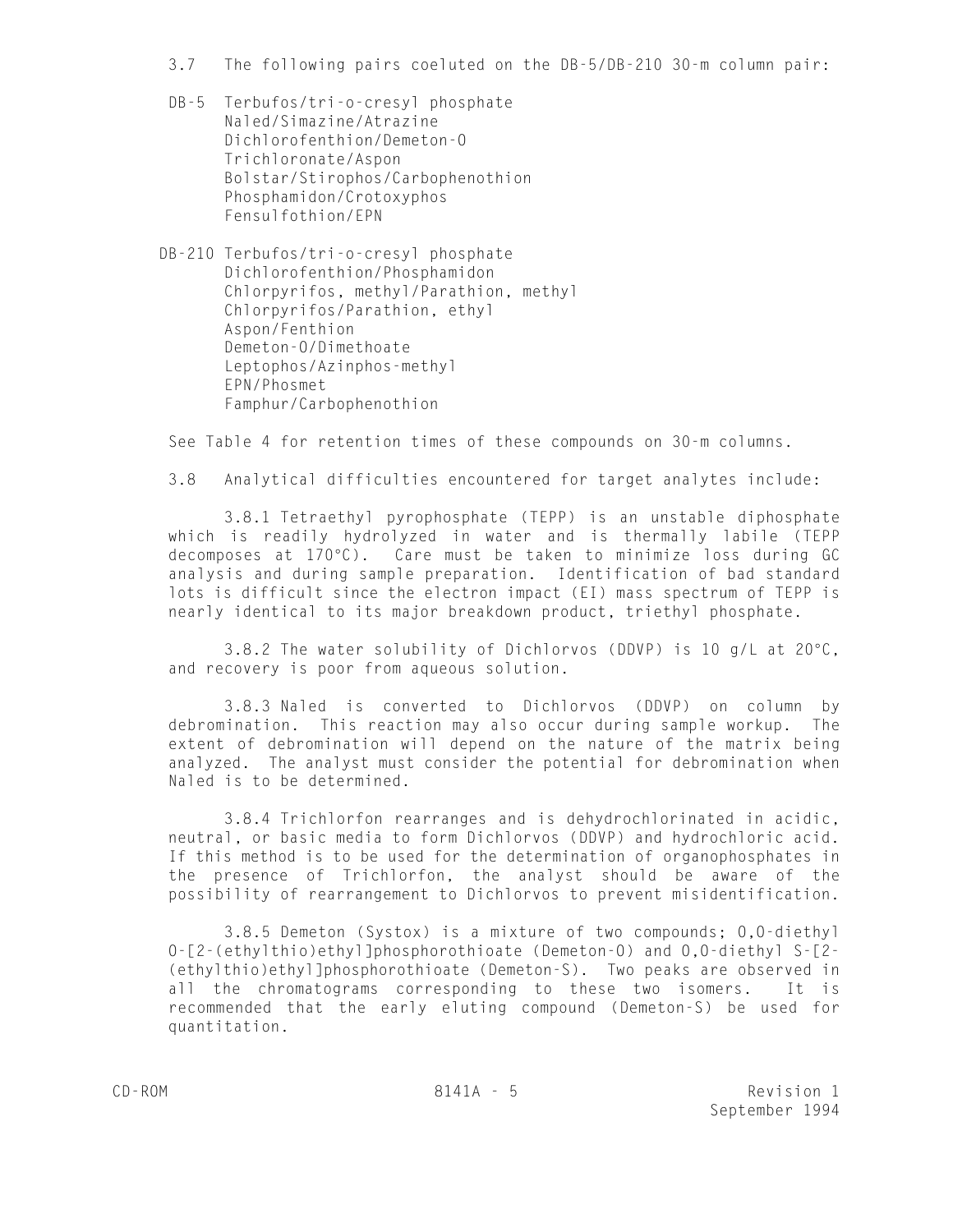3.8.6 Dioxathion is a single-component pesticide. However, several extra peaks are observed in the chromatograms of standards. These peaks appear to be the result of spontaneous oxygen-sulfur isomerization. Because of this, Dioxathion is not included in composite standard mixtures.

3.8.7 Merphos (tributyl phosphorotrithioite) is a single-component pesticide that is readily oxidized to its phosphorotrithioate (Merphos oxone). Chromatographic analysis of Merphos almost always results two peaks (unoxidized Merphos elutes first). As the relative amounts of oxidation of the sample and the standard are probably different, quantitation based on the sum of both peaks may be most appropriate.

3.8.8 Retention times of some analytes, particularly Monocrotophos, may increase with increasing concentrations in the injector. Analysts should check for retention time shifts in highly contaminated samples.

3.8.9 Many analytes will degrade on reactive sites in the chromatographic system. Analysts must ensure that injectors and splitters are free from contamination and are silanized. Columns should be installed and maintained properly.

3.8.10 Performance of chromatographic systems will degrade with time. Column resolution, analyte breakdown and baselines may be improved by column washing (Sec. 7). Oxidation of columns is not reversible.

3.9 Method interferences may be caused by contaminants in solvents, reagents, glassware, and other sample processing hardware that lead to discrete artifacts or elevated baselines in gas chromatograms. All these materials must be routinely demonstrated to be free from interferences under the conditions of the analysis by analyzing reagent blanks (Sec. 8.0).

3.10 NP Detector interferences: Triazine herbicides, such as Atrazine and Simazine, and other nitrogen-containing compounds may interfere.

# 4.0 APPARATUS AND MATERIALS

4.1 Gas chromatograph: An analytical system complete with a gas chromatograph suitable for on-column or split/splitless injection, and all required accessories, including syringes, analytical columns, gases, suitable detector(s), and a recording device. The analyst should select the detector for the specific measurement application, either the flame photometric detector or the nitrogen-phosphorus detector. A data system for measuring peak areas and dual display of chromatograms is highly recommended.

4.1.1 Capillary Columns (0.53-mm, 0.32-mm, or 0.25-mm ID x 15-m or 30-m length, depending on the resolution required). Columns of 0.53-mm ID are recommended for most environmental and waste analysis applications. Dual-column, single-injector analysis requires columns of equal length and bore. See Sec. 3.0 and Figures 1 through 4 for guidance on selecting the proper length and diameter for the column(s).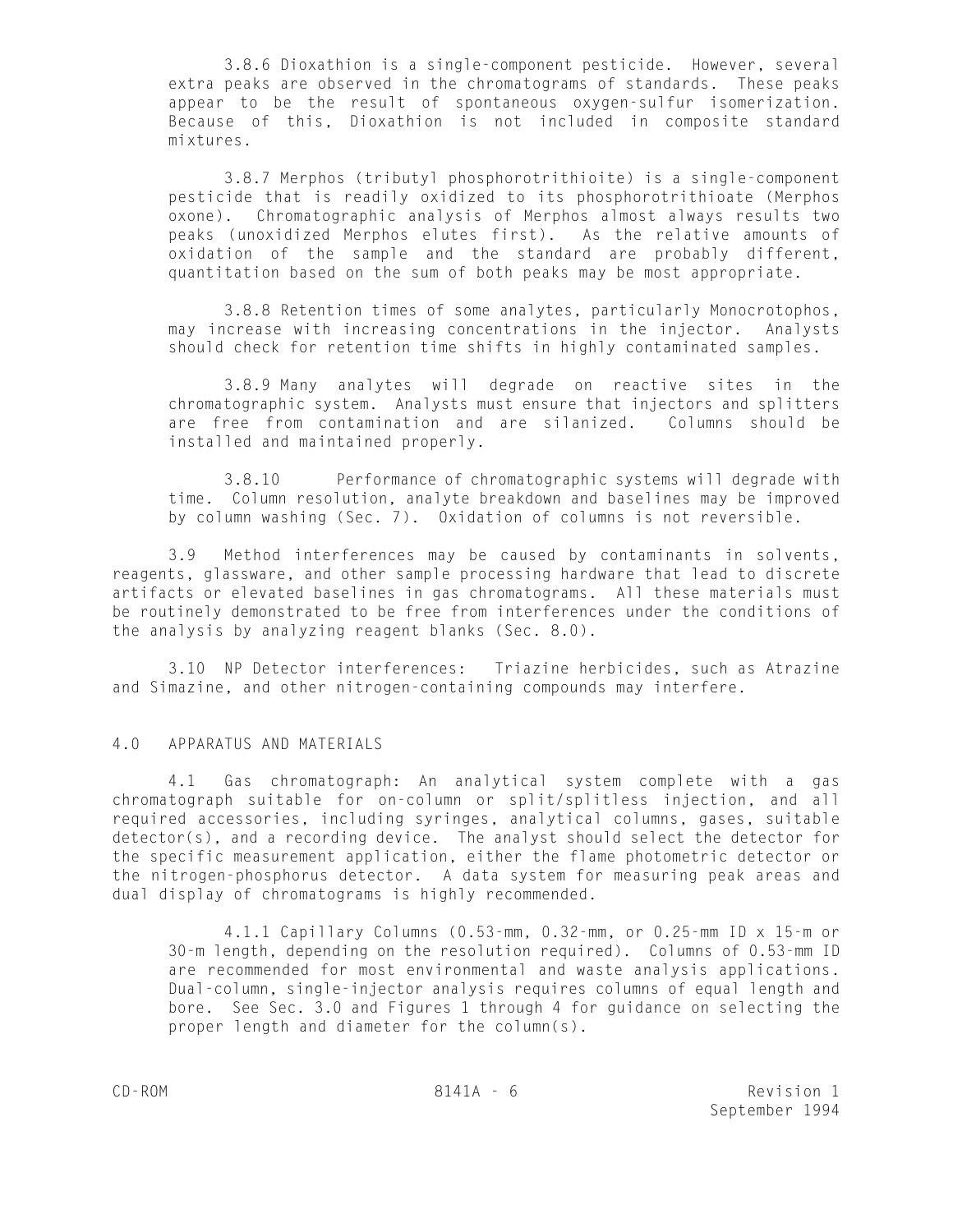4.1.1.1 Column 1 - 15- or 30-m x 0.53-mm wide-bore capillary column, 1.0-µm film thickness, chemically bonded with 50% trifluoropropyl polysiloxane, 50% methyl polysiloxane (DB-210), or equivalent.

4.1.1.2 Column 2 - 15- or 30-m x 0.53-mm wide-bore capillary column, 0.83-µm film thickness, chemically bonded with 35% phenyl methyl polysiloxane (DB-608, SPB-608, RTx-35), or equivalent.

4.1.1.3 Column 3 - 15- or 30-m x 0.53-mm wide-bore capillary column, 1.0 um film thickness, chemically bonded with 5% phenyl polysiloxane, 95% methyl polysiloxane (DB-5, SPB-5, RTx-5), or equivalent.

4.1.1.4 Column 4 - 15- or 30-m x 0.53-mm ID fused-silica open-tubular column, chemically bonded with methyl polysiloxane (DB-1, SPB-1, or equivalent), 1.0-µm or 1.5-µm film thickness.

4.1.1.5 (optional) Column rinsing kit: Bonded-phase column rinse kit (J&W Scientific, Catalog no. 430-3000 or equivalent).

4.1.2 Splitter: If a dual-column, single-injector configuration is used, the open tubular columns should be connected to one of the following splitters, or equivalent:

4.1.2.1 Splitter 1 - J&W Scientific press-fit Y-shaped glass 3-way union splitter (J&W Scientific, Catalog no. 705-0733).

4.1.2.2 Splitter 2 - Supelco 8-in glass injection tee, deactivated (Supelco, Catalog no. 2-3665M).

4.1.2.3 Splitter 3 - Restek Y-shaped fused-silica connector (Restek, Catalog no. 20405).

4.1.3 Injectors:

4.1.3.1 Packed column, 1/4-in injector port with hourglass liner are recommended for 0.53-mm column. These injector ports can be fitted with splitters (Sec. 4.0) for dual-column analysis.

4.1.3.2 Split/splitless capillary injectors operated in the split mode are required for 0.25-mm and 0.32-mm columns.

4.1.4 Detectors:

4.1.4.1 Flame Photometric Detector (FPD) operated in the phosphorus-specific mode is recommended.

4.1.4.2 Nitrogen-Phosphorus Detector (NPD) operated in the phosphorus-specific mode is less selective but can detect triazine herbicides.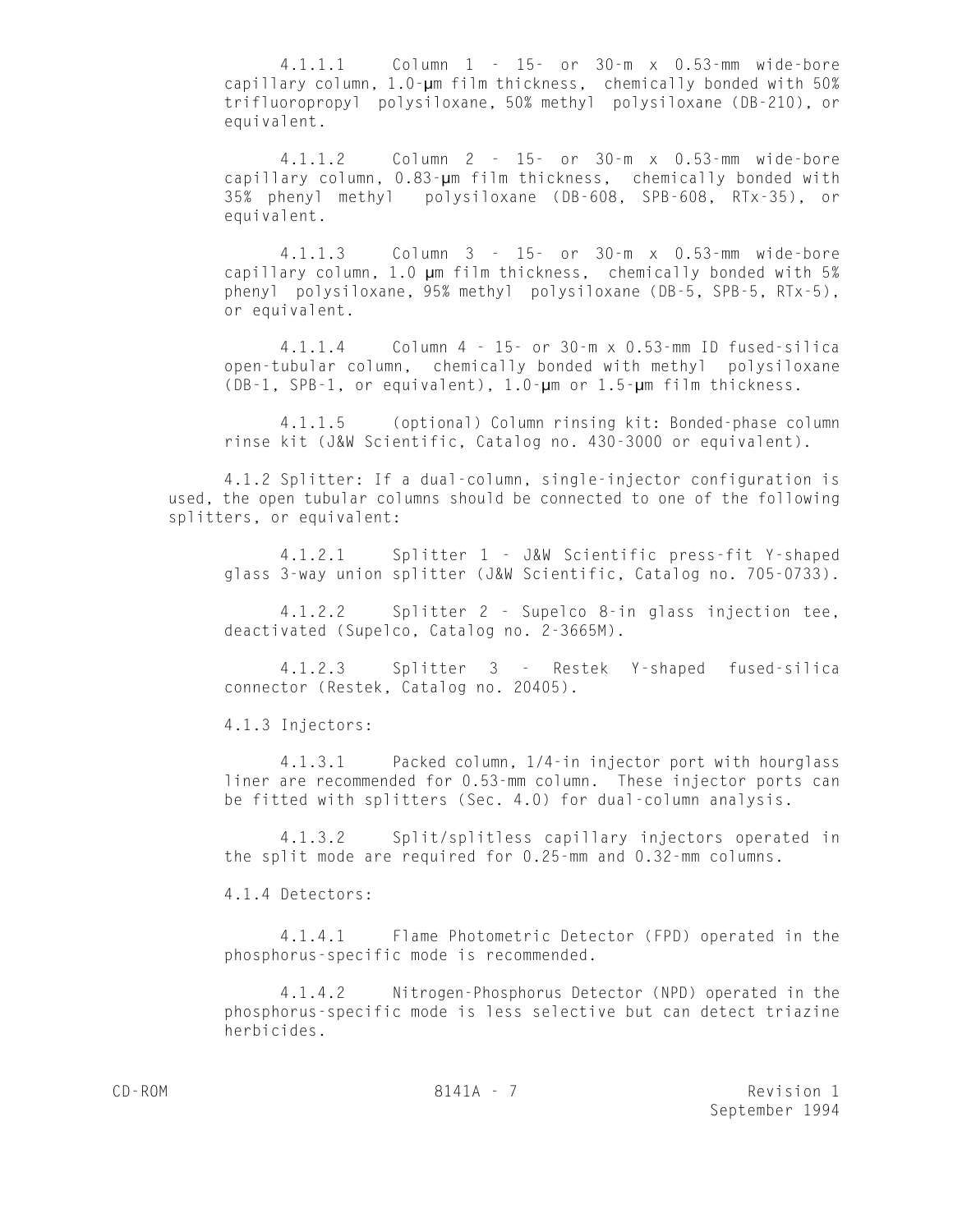4.1.4.3 Halogen-Specific Detectors (electrolytic conductivity or microcoulometry) may be used only for a limited number of halogenated or sulfur-containing analytes (Sec. 3.0).

4.1.4.4 Electron-capture detectors may be used for a limited number of analytes (Sec. 3.0).

4.1.5 Data system:

4.1.5.1 Data system capable of presenting chromatograms, retention time, and peak integration data is strongly recommended.

4.1.5.2 Use of a data system that allows storage of raw chromatographic data is strongly recommended.

# 5.0 REAGENTS

5.1 Solvents

5.1.1 Isooctane,  $(CH_3)_3CH_2CH(CH_3)_2$  - Pesticide quality or equivalent.

5.1.2 Hexane,  $C_6H_{14}$  - Pesticide quality or equivalent.

5.1.3 Acetone,  $CH_3COCH_3$  - Pesticide quality or equivalent.

5.1.4 Tetrahydrofuran (THF),  $C_4H_8O$  - Pesticide quality or equivalent (for triazine standards only).

5.1.5 Methyl *tert*-butyl-ether (MTBE), CH<sub>3</sub>Ot-C<sub>a</sub>H<sub>9</sub> - Pesticide quality or equivalent (for triazine standards only).

5.2 Stock standard solutions (1000 mg/L): Can be prepared from pure standard materials or can be purchased as certified solutions.

5.2.1 Prepare stock standard solutions by accurately weighing about 0.0100 g of pure compounds. Dissolve the compounds in suitable mixtures of acetone and hexane and dilute to volume in a 10-mL volumetric flask. If compound purity is 96 percent or greater, the weight can be used without correction to calculate the concentration of the stock standard solution. Commercially prepared stock standard solutions can be used at any concentration if they are certified by the manufacturer or by an independent source.

5.2.2 Both Simazine and Atrazine have low solubilities in hexane. If Simazine and Atrazine standards are required, Atrazine should be dissolved in MTBE, and Simazine should be dissolved in acetone/MTBE/THF (1:3:1).

5.2.3 Composite stock standard: This standard can be prepared from individual stock solutions. The analyst must demonstrate that the individual analytes and common oxidation products are resolved by the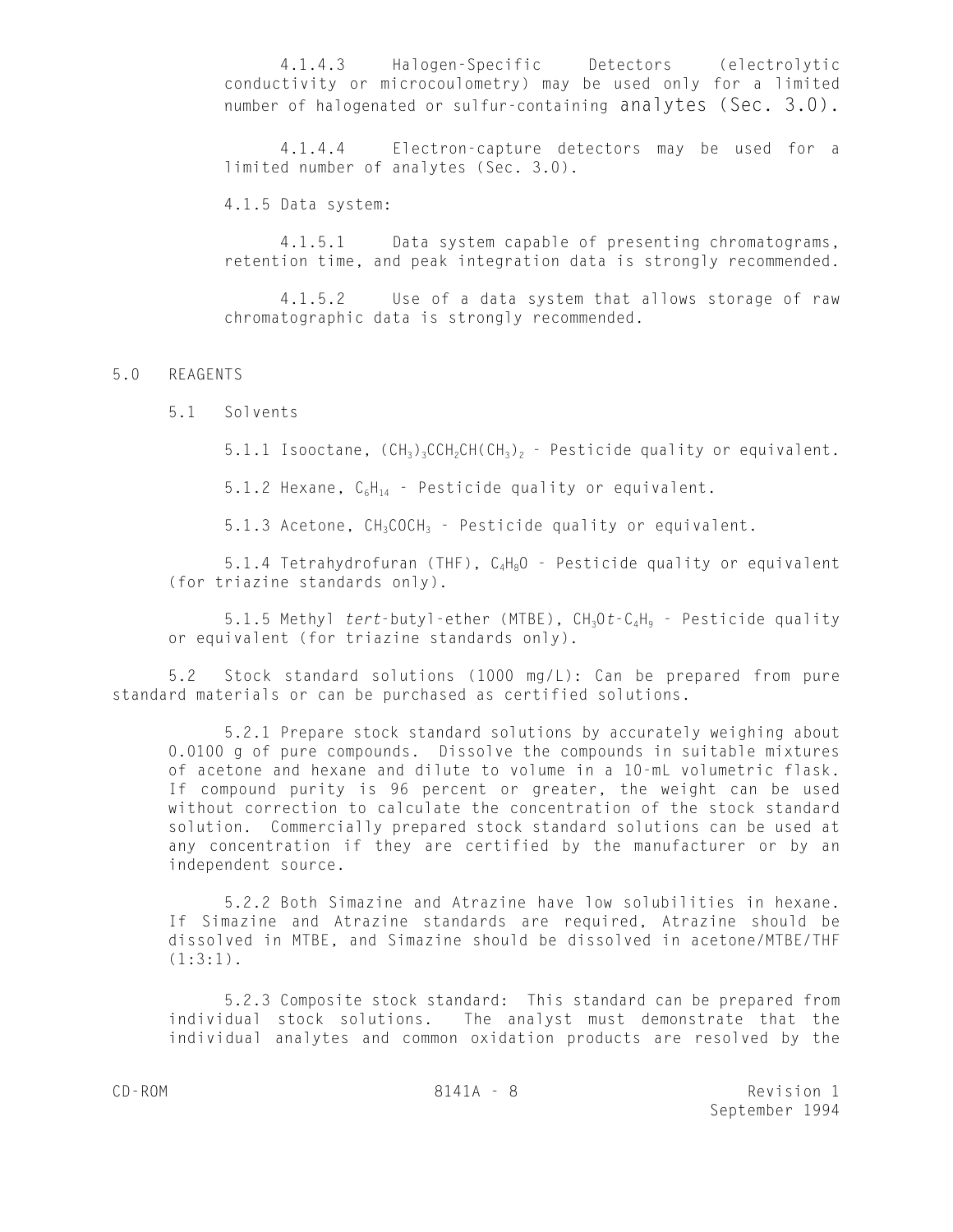chromatographic system. For composite stock standards containing less than 25 components, take exactly 1 mL of each individual stock solution at 1000 mg/L, add solvent, and mix the solutions in a 25-mL volumetric flask. For example, for a composite containing 20 individual standards, the resulting concentration of each component in the mixture, after the volume is adjusted to 25 mL, will be 40 mg/L. This composite solution can be further diluted to obtain the desired concentrations. Composite stock standards containing more than 25 components are not recommended.

5.2.4 Store the standard solutions (stock, composite, calibration, internal, and surrogate) at 4°C in Teflon-sealed containers in the dark. All standard solutions should be replaced after two months, or sooner if routine QC (Sec. 8.0) indicates a problem. Standards for easily hydrolyzed chemicals including TEPP, Methyl Parathion, and Merphos should be checked every 30 days.

5.2.5 It is recommended that lots of standards be subdivided and stored in small vials. Individual vials should be used as working standards to minimize the potential for contamination or hydrolysis of the entire lot.

5.3 Calibration standards should be prepared at a minimum of five concentrations by dilution of the composite stock standard with isooctane or hexane. The concentrations should correspond to the expected range of concentrations found in real samples and should bracket the linear range of the detector. Organophosphorus calibration standards should be replaced after one or two months, or sooner if comparison with check samples or historical data indicates that there is a problem. Laboratories may wish to prepare separate calibration solutions for the easily hydrolyzed standards identified above.

5.4 Internal standard: Internal standards should only be used on wellcharacterized samples by analysts experienced in the technique. Use of internal standards is complicated by co-elution of some OP pesticides and by the differences in detector response to dissimilar chemicals.

5.4.1 FPD response for organophosphorus compounds is enhanced by the presence of sulfur atoms bonded to the phosphorus atom. It has not been established that a thiophosphate can be used as an internal standard for an OP with a different numbers of sulfur atoms (e.g., phosphorothioates  $[P=S]$  as an internal standard for phosphates  $[P0_4]$ ) or phosphorodithioates  $[P=S<sub>2</sub>]$ ).

5.4.2 If internal standards are to be used, the analyst must select one or more internal standards that are similar in analytical behavior to the compounds of interest. The analyst must further demonstrate that the measurement of the internal standard is not affected by method or matrix interferences.

5.4.3 When 15-m columns are used, it may be difficult to fully resolve internal standards from target analytes, method interferences and matrix interferences. The analyst must demonstrate that the measurement of the internal standard is not affected by method or matrix interferences.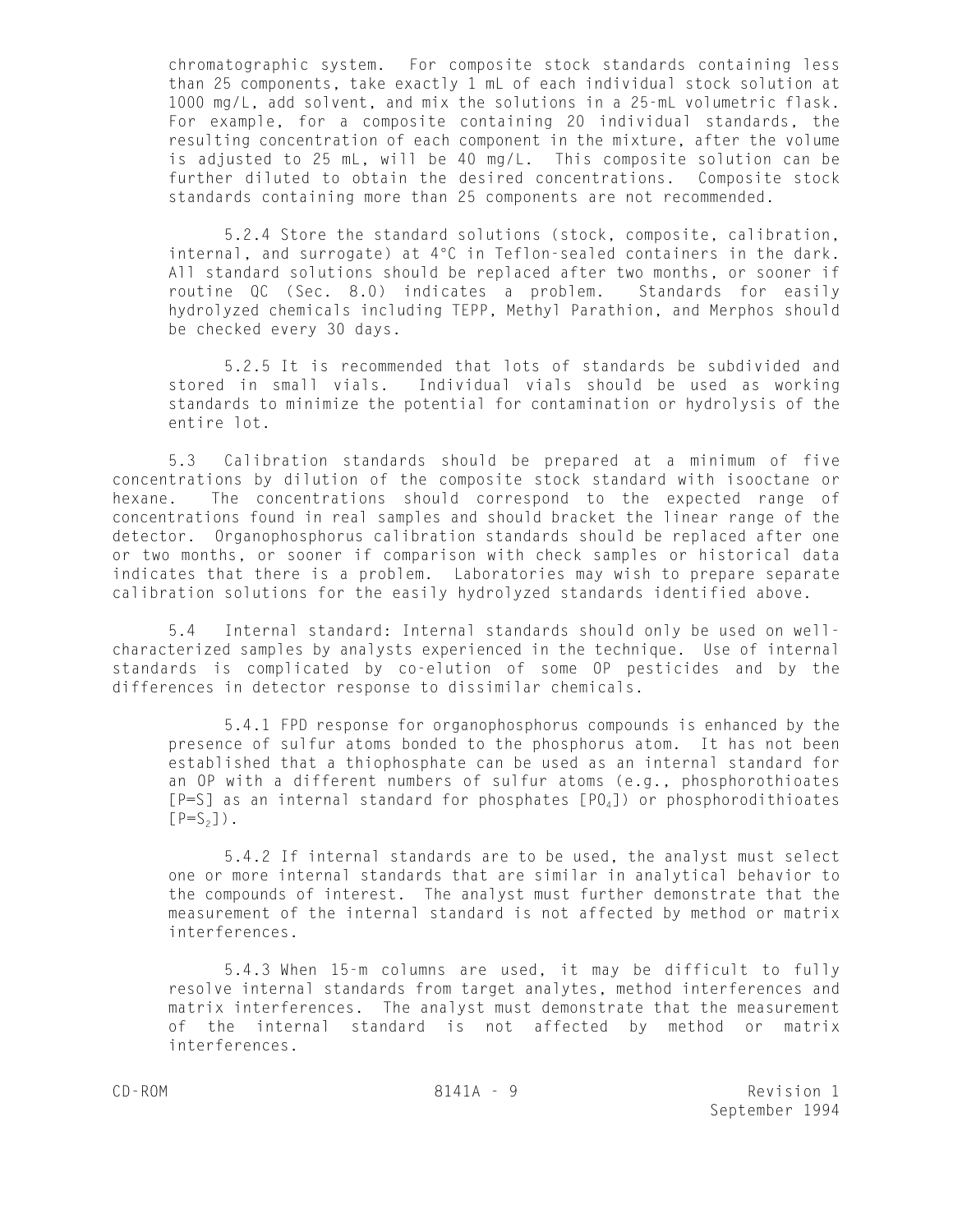5.4.4 The following NPD internal standard has been used for a 30-m column pair. Make a solution of 1000 mg/L of 1-bromo-2-nitrobenzene. For spiking, dilute this solution to 5 mg/L. Use a spiking volume of 10 µL/mL of extract. The spiking concentration of the internal standards should be kept constant for all samples and calibration standards. Since its FPD response is small, 1-bromo-2-nitrobenzene is not an appropriate internal standard for that detector. No FPD internal standard is suggested.

5.5 Surrogate standard spiking solutions - The analyst should monitor the performance of the extraction, cleanup (when used), and analytical system, and the effectiveness of the method in dealing with each sample matrix, by spiking each sample, standard, and blank with one or two surrogates (e.g., organophosphorus compounds not expected to be present in the sample). If multiple analytes are to be measured, two surrogates (an early and a late eluter) are recommended. Deuterated analogs of analytes are not appropriate surrogates for gas chromatographic/FPD/NPD analysis.

5.5.1 If surrogates are to be used, the analyst must select one or more compounds that are similar in analytical behavior to the compounds of interest. The analyst must further demonstrate that the measurement of a surrogate is not affected by method or matrix interferences. General guidance on the selection and use of surrogates is provided in Sec. 5.0 of Method 3500.

5.5.2 Tributyl phosphate and triphenyl phosphate are used as FPD and NPD surrogates. A volume of 1.0 mL of a 1-µg/L spiking solution (1 ng of surrogate) is added to each water sample and each soil/sediment sample. If there is a co-elution problem, 4-chloro-3-nitrobenzo-trifluoride has also been used as an NPD-only surrogate.

# 6.0 SAMPLE COLLECTION, PRESERVATION, AND HANDLING

6.1 See the introductory material to Chapter Four, "Organic Analytes," Sec. 4.0.

6.2 Extracts are to be refrigerated at  $4^{\circ}$ C and analyzed within 40 days of extraction. See Sec. 5.2.4 for storage of standards.

6.3 Organophosphorus esters will hydrolyze under acidic or basic conditions. Adjust samples to a pH of 5 to 8 using sodium hydroxide or sulfuric acid solution as soon as possible after sample collection. Record the volume used.

6.4 Even with storage at  $4^{\circ}$ C and use of mercuric chloride as a preservative, most OPs in groundwater samples collected for the national pesticide survey degraded within a 14-day period. Begin sample extraction within 7 days of collection.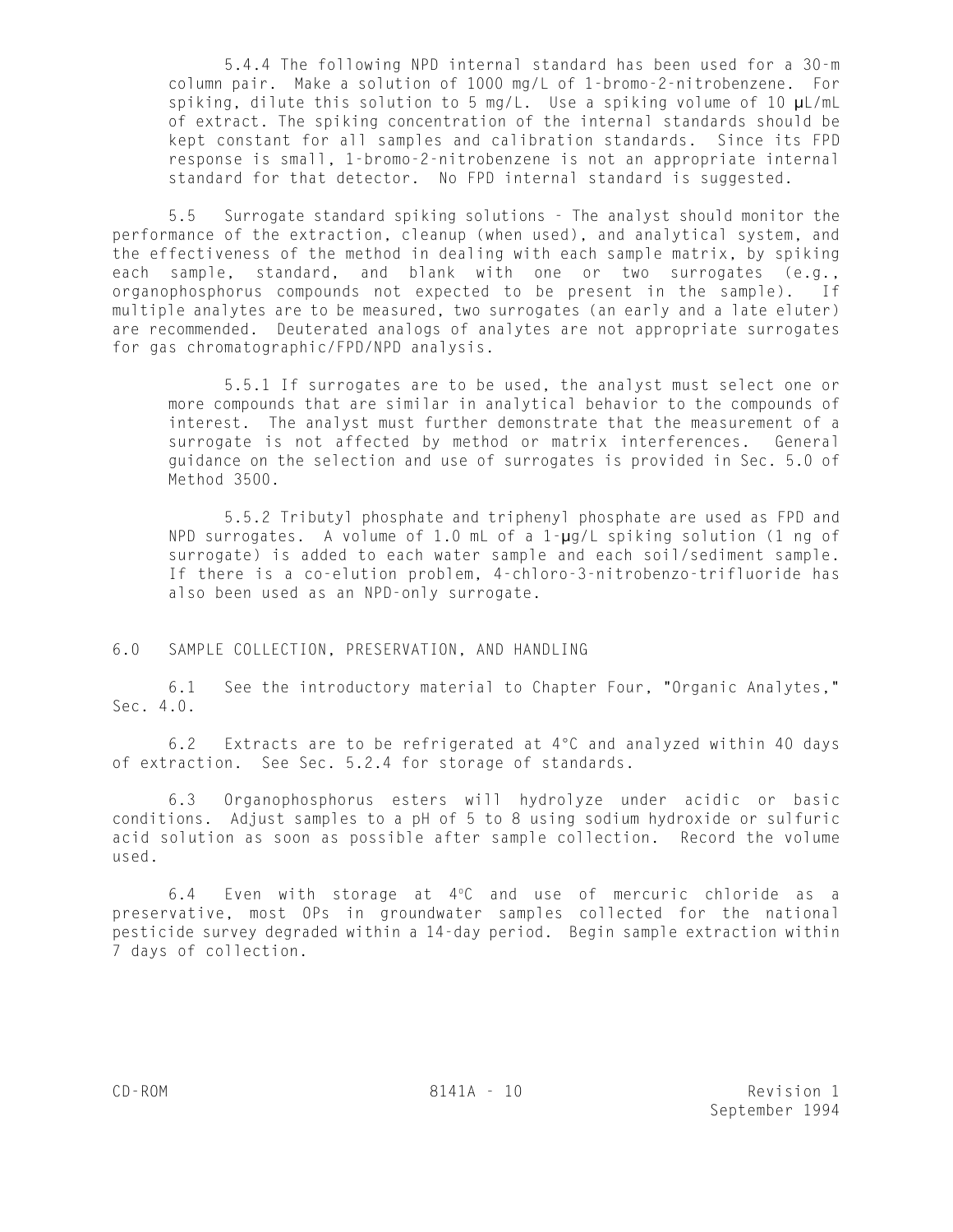### 7.0 PROCEDURE

# 7.1 Extraction and cleanup:

7.1.1 Refer to Chapter Two and Method 8140 for guidance on choosing the appropriate extraction procedure. In general, water samples are extracted at a neutral pH with methylene chloride, using either Method 3510 or 3520. Solid samples are extracted using either Method 3540 or 3541 with methylene chloride/acetone (1:1 v/v) or hexane/acetone (1:1 v/v) as the extraction solvent. Method 3550 is an inappropriate extraction technique for the target analytes of this method (See Sec. 2.3).

7.1.2 Extraction and cleanup procedures that use solutions below pH 4 or above pH 8 are not appropriate for this method.

7.1.3 If required, the samples may be cleaned up using the Methods presented in Chapter Four, Sec. 2. Florisil Column Cleanup (Method 3620) and Sulfur Cleanup (Method 3660, TBA-sulfite option) may have particular application for OPs. Gel Permeation Cleanup (Method 3640) should not generally be used for OP pesticides.

7.1.3.1 If sulfur cleanup by Method 3660 is required, do not use mercury or copper.

7.1.3.2 GPC may only be employed if all target OP pesticides are listed as analytes of Method 3640, or if the laboratory has demonstrated a recovery of greater than 85 percent for target OPs at a concentration not greater than 5 times the regulatory action level. Laboratories must retain data demonstrating acceptable recovery.

7.1.4 Prior to gas chromatographic analysis, the extraction solvent may be exchanged to hexane. The analyst must ensure quantitative transfer of the extract concentrate. Single-laboratory data indicate that samples should not be transferred with 100-percent hexane during sample workup, as the more polar organophosphorus compounds may be lost. Transfer of organophosphorus esters is best accomplished using methylene chloride or a hexane/acetone solvent mixture.

7.1.5 Methylene chloride may be used as an injection solvent with both the FPD and the NPD.

NOTE: Follow manufacturer's instructions as to suitability of using methylene chloride with any specific detector.

7.2 Gas chromatographic conditions:

7.2.1 Four 0.53-mm ID capillary columns are suggested for the determination of organophosphates by this method. Column 1 (DB-210 or equivalent) and Column 2 (SPB-608 or equivalent) of 30-m length are recommended if a large number of organophosphorus analytes are to be determined. If superior chromatographic resolution is not required, 15-m lengths columns may be appropriate. Operating conditions for 15-m columns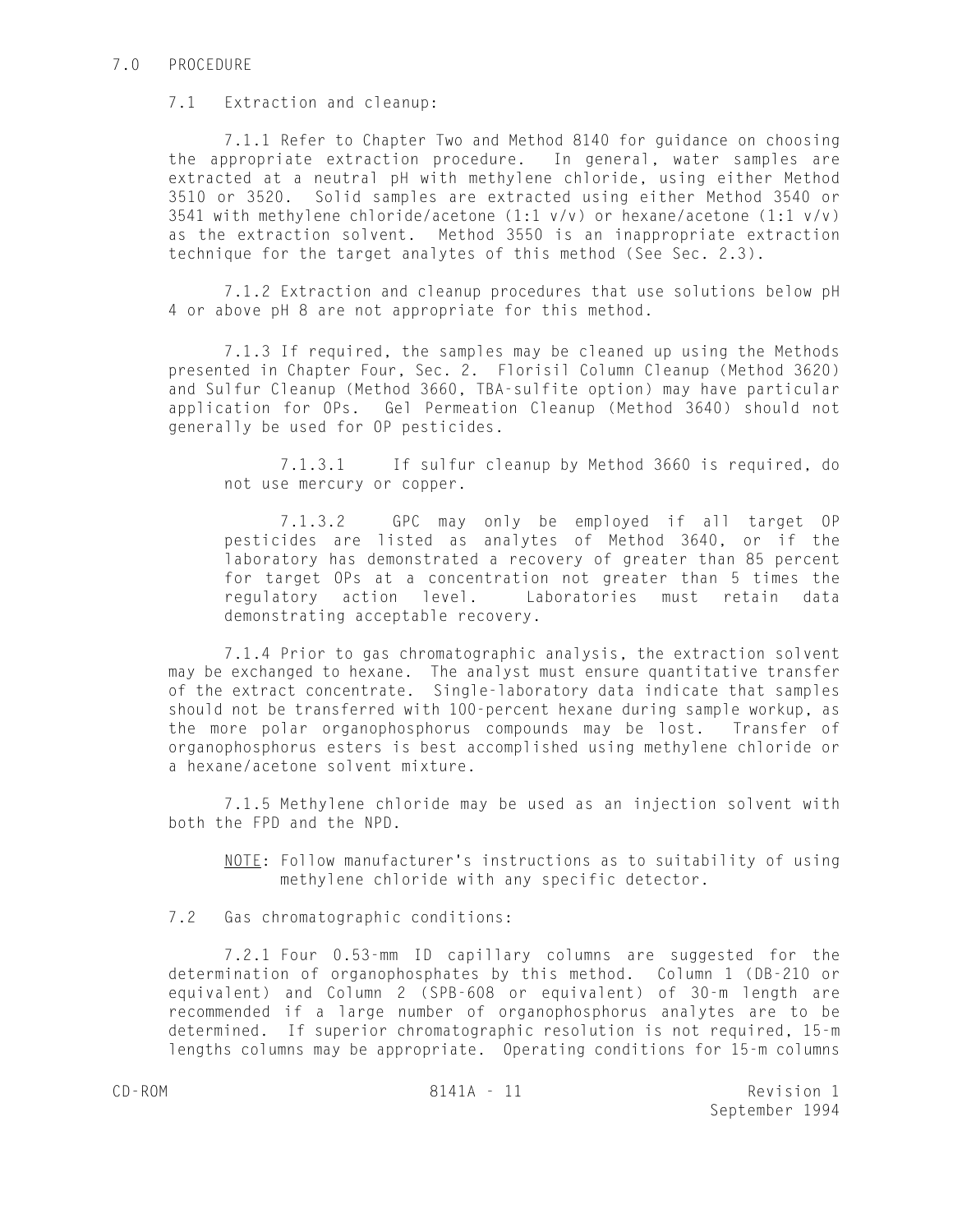are listed in Table 5. Operating conditions for 30-m columns are listed in Table 6.

7.2.2 Retention times for analytes on each set of columns are presented in Tables 3 and 4.

7.3 Calibration: Refer to Method 8000 for proper calibration techniques. Use Table 5 and Table 6 for establishing the proper operating parameters for the set of columns being employed in the analyses.

7.4 Gas chromatographic analysis: Method 8000 provides instructions on the analysis sequence, appropriate dilutions, establishing daily retention time windows and identification criteria.

7.4.1 Automatic injections of 1 µL are recommended. Hand injections of no more than 2 µL may be used if the analyst demonstrates quantitation precision of  $\leq 10$  percent relative standard deviation. The solvent flush technique may be used if the amount of solvent is kept at a minimum. If the internal standard calibration technique is used, add 10 µL of internal standard to each mL of sample prior to injection. Chromatograms of the target organophosphorus compounds are shown in Figures 1 through 4.

7.4.2 Figures 5 and 6 show chromatograms with and without Simazine, Atrazine, and Carbophenothion on 30-m columns.

7.5 Record the sample volume injected to the nearest 0.05 µL and the resulting peak sizes (in area units or peak heights). Using either the internal or external calibration procedure (Method 8000), determine the identity and quantity of each component peak in the sample chromatogram which corresponds to the compounds used for calibration purposes. See Method 8000 for calculation equations.

7.5.1 If peak detection and identification is prevented by the presence of interferences, the use of an FPD or further sample cleanup is required. Before using any cleanup procedure, the analyst must process a series of calibration standards through the procedure to establish elution patterns and to determine recovery of target compounds. The absence of interference from reagents must be demonstrated by routine processing of reagent blanks through the chosen cleanup procedure. Refer to Sec. 3.0 for interferences.

7.5.2 If the responses exceed the linear range of the system, dilute the extract and reanalyze. It is recommended that extracts be diluted so that all peaks are on scale. Overlapping peaks are not always evident when peaks are off-scale. Computer reproduction of chromatograms, manipulated to ensure all peaks are on scale over a 100-fold range, are acceptable if linearity is demonstrated. Peak height measurements are recommended over peak area integration when overlapping peaks cause errors in area integration.

7.5.3 If the peak response is less than 2.5 times the baseline noise level, the validity of the quantitative result may be questionable. The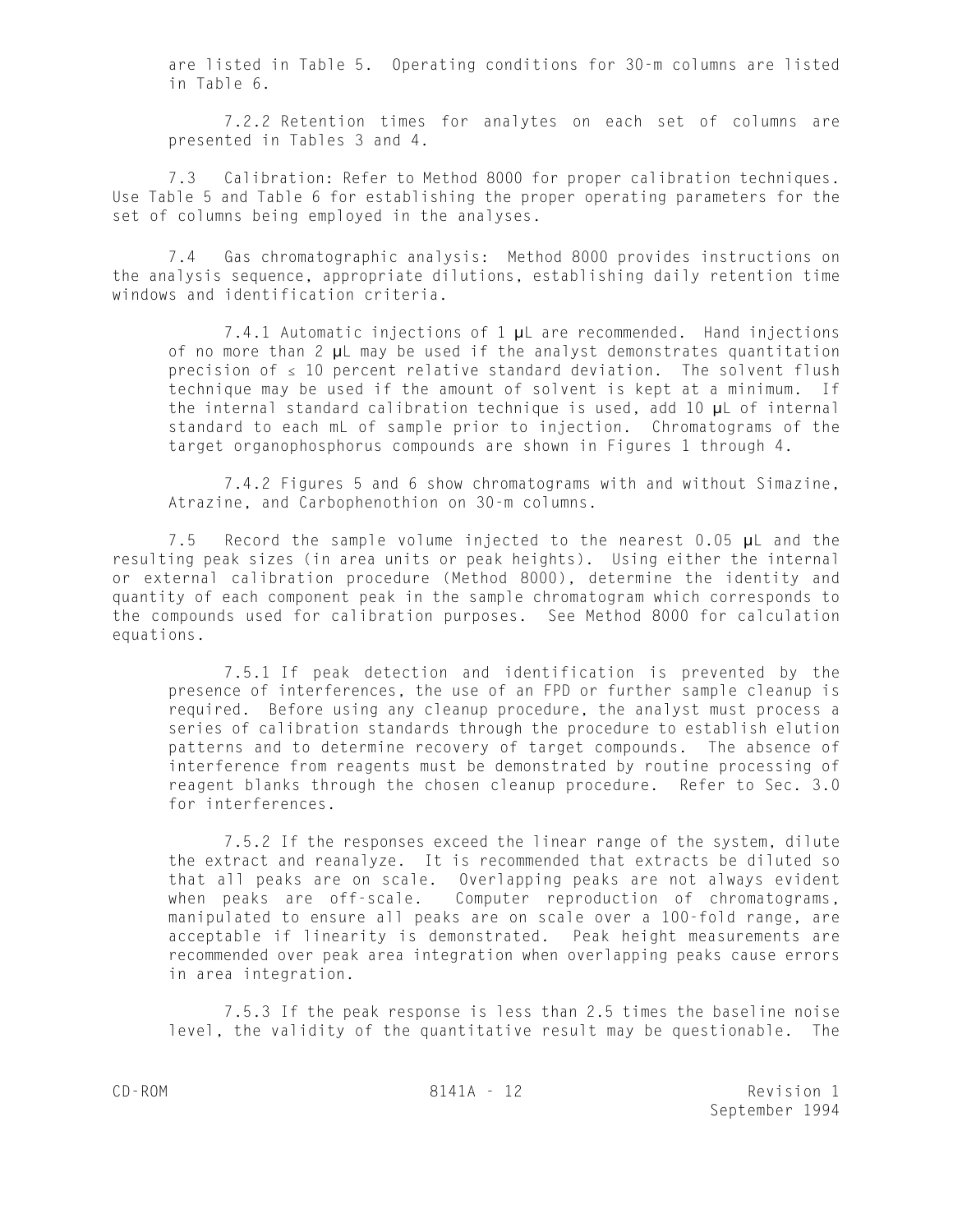analyst should consult with the source of the sample to determine whether further concentration of the sample extract is warranted.

7.5.4 If partially overlapping or coeluting peaks are found, change columns or try a GC/MS technique. Refer to Sec. 8.0 and Method 8270.

7.6 Suggested chromatograph maintenance: Corrective measures may require any one or more of the following remedial actions.

7.6.1 Refer to Method 8000 for general information on the maintenance of capillary columns and injectors.

7.6.2 Splitter connections: For dual columns which are connected using a press-fit Y-shaped glass splitter or a Y-shaped fused-silica connector (J&W Scientific, Restek, or equivalent), clean and deactivate the splitter. Reattach the columns after cleanly cutting off at least one foot from the injection port side of the column using a capillary cutting tool or scribe. The accumulation of high boiling residues can change split ratios between dual columns and thereby change calibration factors.

7.6.3 Columns will be damaged permanently and irreversibly by contact with oxygen at elevated temperature. Oxygen can enter the column during a septum change, when oxygen traps are exhausted, through neoprene diaphragms of regulators, and through leaks in the gas manifold. Polar columns including the DB-210 and DB-608 are more prone to oxidation. Oxidized columns will exhibit baselines that rise rapidly during temperature programming.

7.6.4 Peak tailing for all components will be exacerbated by dirty injectors, pre-columns, and glass "Y"s. Additionally, cleaning of this equipment (or replacement/clipping, as appropriate) will greatly reduce the peak tailing. Components such as Fensulfothion, Naled, Azinphosmethyl, and Dimethoate are very good indicators of system performance.

#### 7.7 Detector maintenance:

7.7.1 Older FPDs may be susceptible to stray light in the photomultiplier tube compartment. This stray light will decrease the sensitivity and the linearity of the detector. Analysts can check for leaks by initiating an analysis in a dark room and turning on the lights. A shift in the baseline indicates that light may be leaking into the photomultiplier tube compartment. Additional shielding should be applied to eliminate light leaks and minimize stray light interference.

7.7.2 The bead of the NPD will become exhausted with time, which will decrease the sensitivity and the selectivity of the detector. The collector may become contaminated which decreased detector sensitivity.

7.7.3 Both types of detectors use a flame to generate a response. Flow rates of air and hydrogen should be optimized to give the most sensitive, linear detector response for target analytes.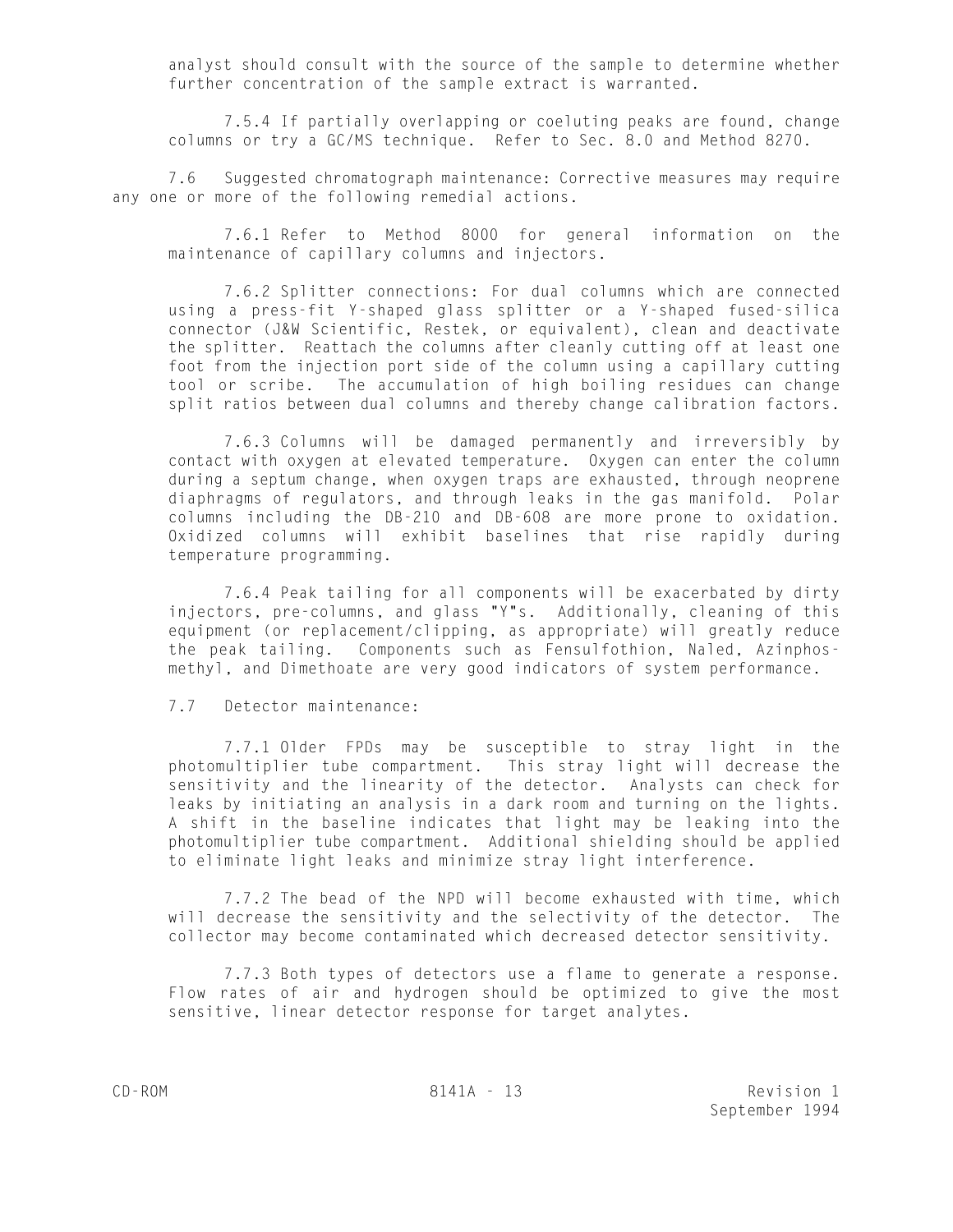### 8.0 QUALITY CONTROL

8.1 Refer to Chapter One for specific quality control procedures. Include a mid-level check standard after each group of 10 samples in the analysis sequence. Quality control to validate sample extraction is covered in Method 3500 and in the extraction method utilized. If extract cleanup was performed, follow the QC in Method 3600 and in the specific cleanup method.

8.2 Procedures to check the GC system operation are found in Method 8000.

8.3 GC/MS confirmation

8.3.1 GC/MS techniques should be judiciously employed to support qualitative identifications made with this method. Follow the GC/MS operating requirements specified in Method 8270.

8.3.2 When available, chemical ionization mass spectra may be employed to aid in the qualitative identification process.

8.3.3 To confirm an identification of a compound, the backgroundcorrected mass spectrum of the compound must be obtained from the sample extract and must be compared with a mass spectrum from a stock or calibration standard analyzed under the same chromatographic conditions. At least 25 ng of material should be injected into the GC/MS. The following criteria must be met for qualitative confirmation:

8.3.3.1 The qualitative identification of compounds determined by this method is based on retention time, and on comparison of the sample mass spectrum, after background correction, with characteristic ions in a reference mass spectrum. The reference mass spectrum must be generated by the laboratory using the conditions of this method. The characteristic ions from the reference mass spectrum are defined to be the three ions of greatest relative intensity, or any ions over 30% relative intensity if less than three such ions occur in the reference spectrum. Compounds should be identified as present when the criteria below are met.

8.3.3.1.1 The intensities of the characteristic ions of a compound maximize in the same scan or within one scan of each other. Selection of a peak by a data system target compound search routine where the search is based on the presence of a target chromatographic peak containing ions specific for the target compound at a compound-specific retention time will be accepted as meeting this criterion.

8.3.3.1.2 The RRT of the sample component is within ± 0.06 RRT units of the RRT of the standard component.

8.3.3.1.3 The relative intensities of the characteristic ions agree within 30% of the relative intensities of these ions in the reference spectrum. (Example: For an ion with an abundance of 50% in the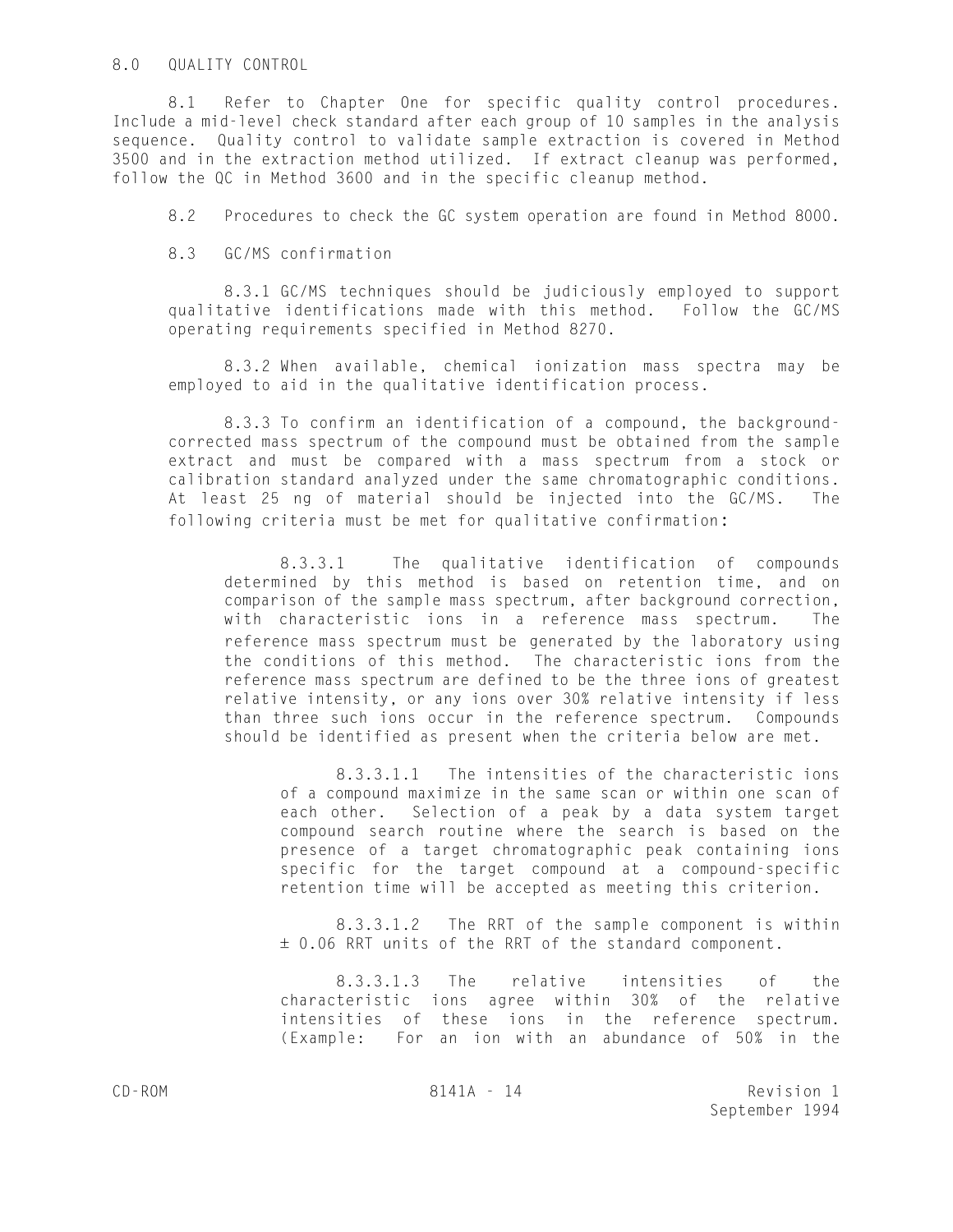reference spectrum, the corresponding abundance in a sample spectrum can range between 20% and 80%.)

8.3.3.1.4 Structural isomers that produce very similar mass spectra should be identified as individual isomers if they have sufficiently different GC retention times. Sufficient GC resolution is achieved if the height of the valley between two isomer peaks is less than 25% of the sum of the two peak heights. Otherwise, structural isomers are identified as isomeric pairs.

8.3.3.1.5 Identification is hampered when sample components are not resolved chromatographically and produce mass spectra containing ions contributed by more than one analyte. When gas chromatographic peaks obviously represent more than one sample component (i.e., a broadened peak with shoulder(s) or a valley between two or more maxima), appropriate selection of analyte spectra and background spectra is important. Examination of extracted ion current profiles of appropriate ions can aid in the selection of spectra, and in qualitative identification of compounds. When analytes coelute (i.e., only one chromatographic peak is apparent), the identification criteria can be met, but each analyte spectrum will contain extraneous ions contributed by the coeluting compound.

8.3.3.2 For samples containing components not associated with the calibration standards, a library search may be made for the purpose of tentative identification. The necessity to perform this type of identification will be determined by the purpose of the analyses being conducted. Computer generated library search routines should not use normalization routines that would misrepresent the library or unknown spectra when compared to each other. For example, the RCRA permit or waste delisting requirements may require the reporting of nontarget analytes. Only after visual comparison of sample spectra with the nearest library searches will the mass spectral interpretation specialist assign a tentative identification. Guidelines for making tentative identification are:

(1) Relative intensities of major ions in the reference spectrum (ions  $> 10\%$  of the most abundant ion) should be present in the sample spectrum.

(2) The relative intensities of the major ions should agree within  $\pm$  20%. (Example: For an ion with an abundance of 50% in the standard spectrum, the corresponding sample ion abundance must be between 30 and 70%.)

(3) Molecular ions present in the reference spectrum should be present in the sample spectrum.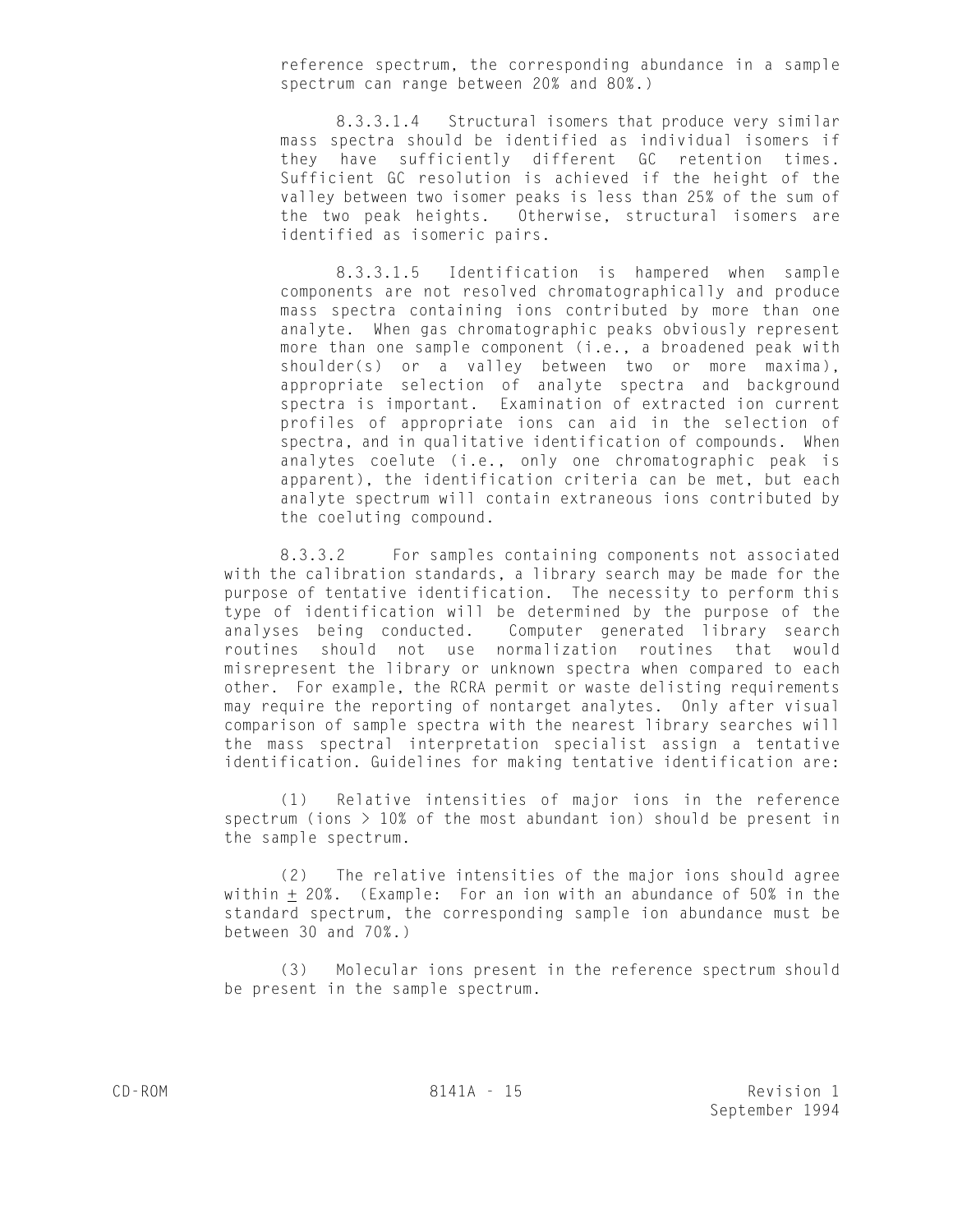(4) Ions present in the sample spectrum but not in the reference spectrum should be reviewed for possible background contamination or presence of coeluting compounds.

(5) Ions present in the reference spectrum but not in the sample spectrum should be reviewed for possible subtraction from the sample spectrum because of background contamination or coeluting peaks. Data system library reduction programs can sometimes create these discrepancies.

8.3.4 Where available, chemical ionization mass spectra may be employed to aid in the qualitative identification process because of the extensive fragmentation of organophosphorus pesticides during electron impact MS processes.

8.3.5 Should the MS procedure fail to provide satisfactory results, additional steps may be taken before reanalysis. These steps may include the use of alternate packed or capillary GC columns or additional sample cleanup.

#### 9.0 METHOD PERFORMANCE

9.1 Estimated MDLs and associated chromatographic conditions for water and clean soil (uncontaminated with synthetic organics) are listed in Table 1. As detection limits will vary with the particular matrix to be analyzed, guidance for determining EQLs is given in Table 2. Recoveries for several method analytes are provided in Tables 5, 6, and 7.

#### 10.0 REFERENCES

- 1. Taylor, V.; Hickey, D.M.; Marsden, P.J. "Single Laboratory Validation of EPA Method 8140"; U.S. Environmental Protection Agency, Environmental Monitoring Systems Laboratory, Office of Research and Development, Las Vegas, NV, 1987; EPA-600/4-87-009.
- 2. Pressley, T.A; Longbottom, J.E. "The Determination of Organophosphorus Pesticides in Industrial and Municipal Wastewater: Method 614"; U.S. Environmental Protection Agency, Environmental Monitoring and Support Laboratory, Cincinnati, OH, 1982; EPA-600/4-82-004.
- 3. "Analysis of Volatile Hazardous Substances by GC/MS: Pesticide Methods Evaluation"; Letter Reports 6, 12A, and 14 to the U.S. Environmental Protection Agency on Contract 68-03-2697, 1982.
- 4. "Method 622, Organophosphorus Pesticides"; U.S. Environmental Protection Agency, Environmental Monitoring and Support Laboratory, Cincinnati, OH 45268.
- 5. Lopez-Avila, V.; Baldin, E.; Benedicto, J; Milanes, J.; Beckert, W. F. "Application of Open-Tubular Columns to SW-846 GC Methods"; final report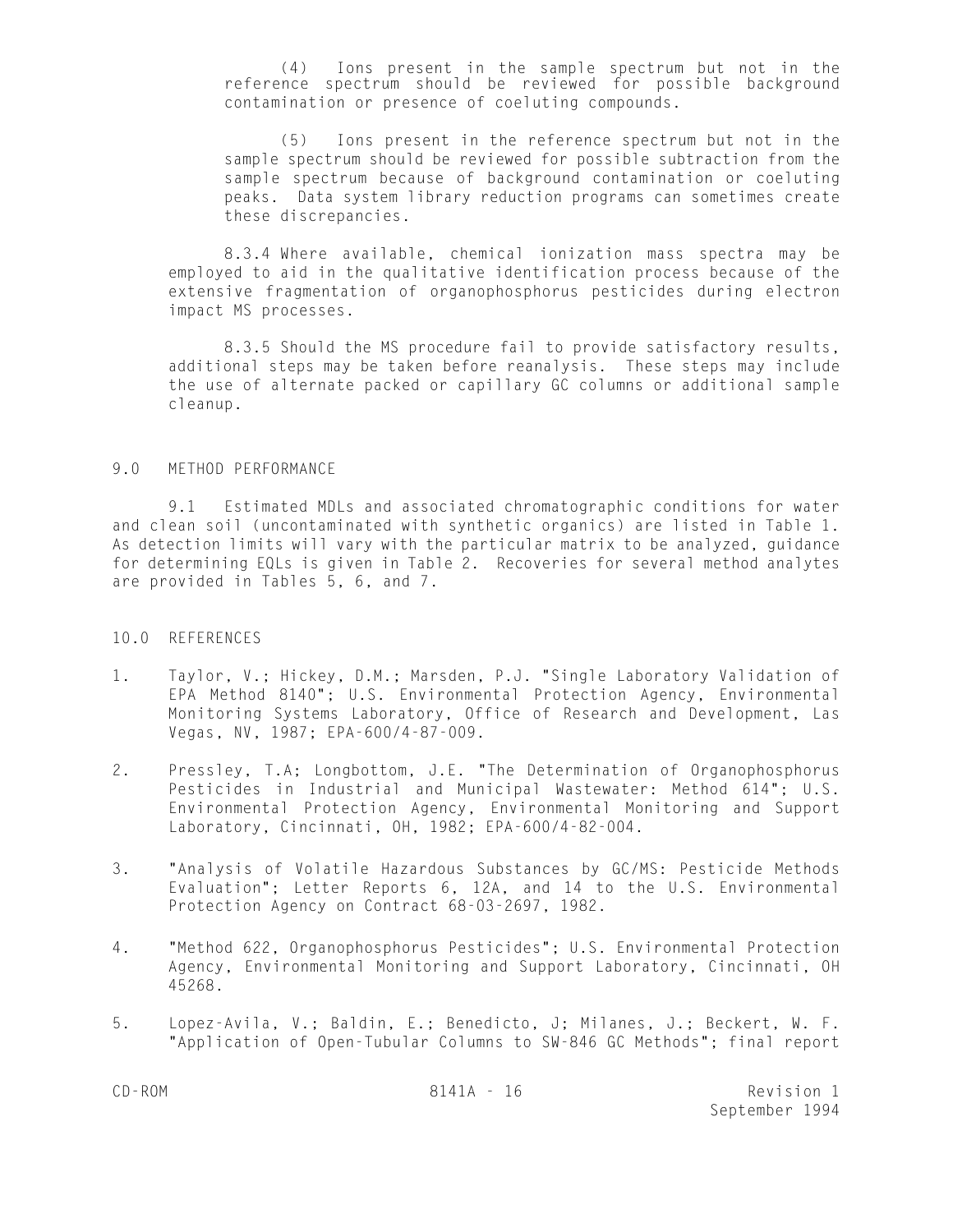to the U.S. Environmental Protection Agency on Contract 68-03-3511; Mid-Pacific Environmental Laboratory, Mountain View, CA, 1990.

- 6. Hatcher, M.D.; Hickey, D.M.; Marsden, P.J.; and Betowski, L.D.; "Development of a GC/MS Module for RCRA Method 8141"; final report to the U.S. EPA Environmental Protection Agency on Contract 68-03-1958; S-Cubed, San Diego, CA, 1988.
- 7. Chau, A.S.Y.; Afghan, B.K. *Analysis of Pesticides in Water*; "Chlorine and Phosphorus-Containing Pesticides"; CRC: Boca Raton, FL, 1982, Vol. 2, pp 91-113, 238.
- 8. Hild, J.; Schulte, E; Thier, H.P. "Separation of Organophosphorus Pesticides and Their Metabolites on Glass-Capillary Columns"; *Chromatographia*, 1978, 11-17.
- 9. Luke, M.A.; Froberg, J.E.; Doose, G.M.; Masumoto, H.T. "Improved Multiresidue Gas Chromatographic Determination of Organophosphorus, Organonitrogen, and Organohalogen Pesticides in Produce, Using Flame Photometric and Electrolytic Conductivity Detectors"; *J. Assoc. Off. Anal. Chem.* 1981, 1187, 64.
- 10. Sherma, J.; Berzoa, M. "Analysis of Pesticide Residues in Human and Environmental Samples"; U.S. Environmental Protection Agency, Research Triangle Park, NC; EPA-600/8-80-038.
- 11. Desmarchelier, J.M.; Wustner, D.A.; Fukuto, T.R. "Mass Spectra of Organophosphorus Esters and Their Alteration Products"; *Residue Reviews*, 1974, pp 63, 77.
- 12. Munch, D.J. and Frebis, C.P., "Analyte Stability Studies Conducted during the National Pesticide Survey", *ES & T*, 1992, vol 26, 921-925.
- 13. T.L. Jones, "Organophosphorus Pesticide Standards: Stability Study", EMSL-LV Research Report, EPA 600/X-92/040, April, 1992
- 14. Kotronarou, A., et al., "Decomposition of Parathion in Aqueous Solution by Ultrasonic Irradiation," *ES&T*, 1992, Vol. 26, 1460-1462.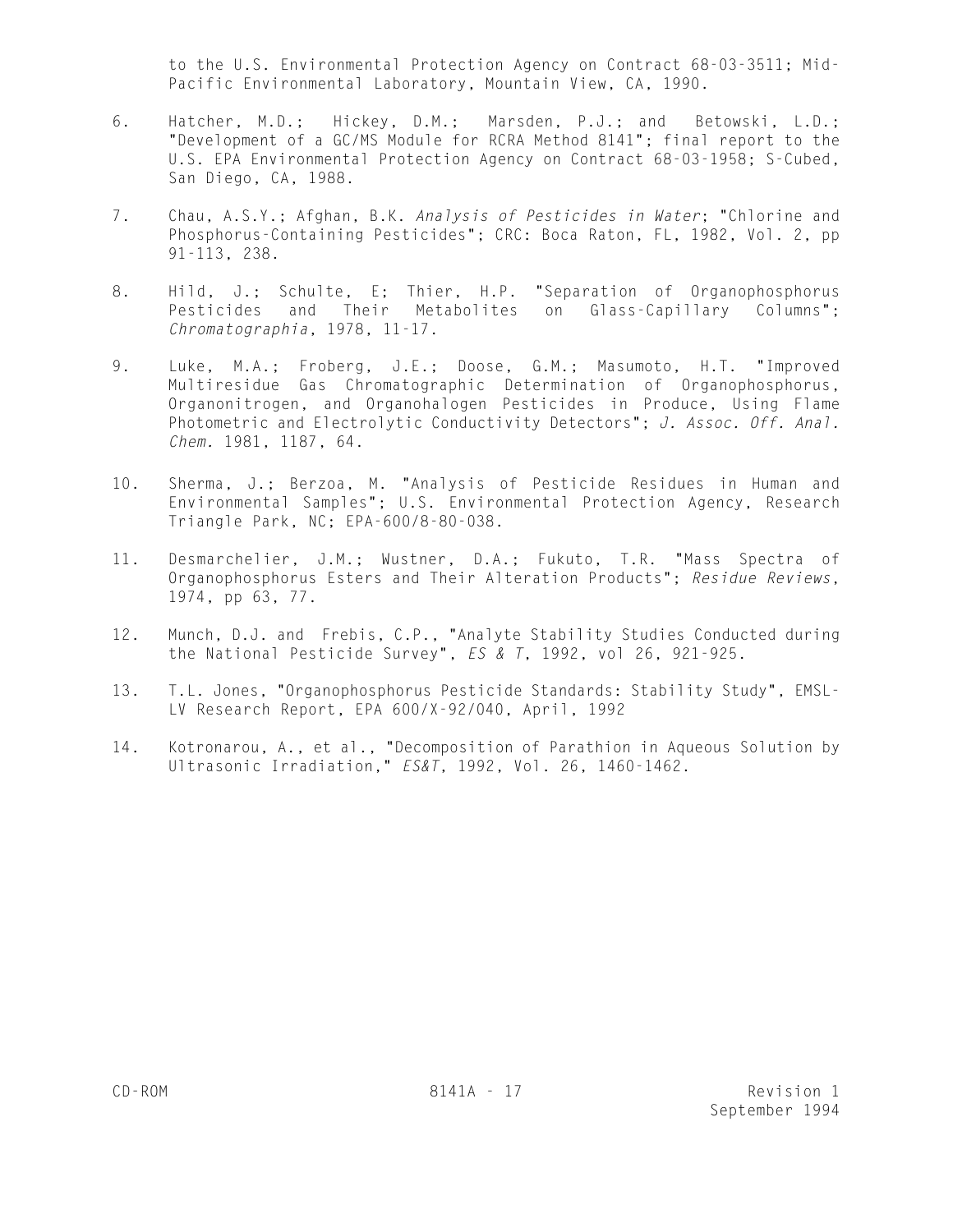# TABLE 1 METHOD DETECTION LIMITS IN A WATER AND A SOIL MATRIX USING 15-m COLUMNS AND A FLAME PHOTOMETRIC DETECTOR

| Compound                              | Reagent<br>Water (3510) <sup>a</sup><br>$(\mu g/L)$ | Soil (3540) <sup>b</sup><br>$(\mu g/kg)$ |  |
|---------------------------------------|-----------------------------------------------------|------------------------------------------|--|
| Azinphos-methyl                       | 0.10                                                | $5.0$                                    |  |
| Bolstar (Sulprofos)                   | 0.07                                                | 3.5                                      |  |
| Chlorpyrifos                          | 0.07                                                | 5.0                                      |  |
| Coumaphos                             | 0.20                                                | 10.0                                     |  |
| Demeton, $-0$ , $-5$                  | 0.12                                                | 6.0                                      |  |
| Diazinon                              | 0.20                                                | 10.0                                     |  |
| Dichlorvos (DDVP)                     | 0.80                                                | 40.0                                     |  |
| Dimethoate                            | 0.26                                                | 13.0                                     |  |
| Disulfoton                            | 0.07                                                | 3.5                                      |  |
| EPN                                   | 0.04                                                | 2.0                                      |  |
| Ethoprop                              | 0.20                                                | 10.0                                     |  |
| Fensulfothion                         | 0.08                                                | 4.0                                      |  |
| Fenthion                              | 0.08                                                | 5.0                                      |  |
| Malathion                             | 0.11                                                | 5.5                                      |  |
| Merphos                               | 0.20                                                | 10.0                                     |  |
| Mevinphos                             | 0.50                                                | 25.0                                     |  |
| Naled                                 | 0.50                                                | 25.0                                     |  |
| Parathion, ethyl                      | 0.06                                                | 3.0                                      |  |
| Parathion, methyl                     | 0.12                                                | 6.0                                      |  |
| Phorate                               | 0.04                                                | 2.0                                      |  |
| Ronnel                                | 0.07                                                | 3.5                                      |  |
| Sulfotepp                             | 0.07                                                | 3.5                                      |  |
| TEPP <sup>c</sup>                     | 0.80                                                | 40.0                                     |  |
| Tetrachlorovinphos                    | 0.80                                                | 40.0                                     |  |
| Tokuthion (Protothiofos) <sup>c</sup> | 0.07                                                | 5.5                                      |  |
| Trichloronate <sup>c</sup>            | 0.80                                                | 40.0                                     |  |

- Sample extracted using Method 3510, Separatory Funnel Liquid-Liquid a Extraction.
- b Sample extracted using Method 3540, Soxhlet Extraction.
- Purity of these standards not established by the EPA Pesticides and  $\mathtt{C}$ Industrial Chemicals Repository, Research Triangle Park, NC.

 $\overline{a}$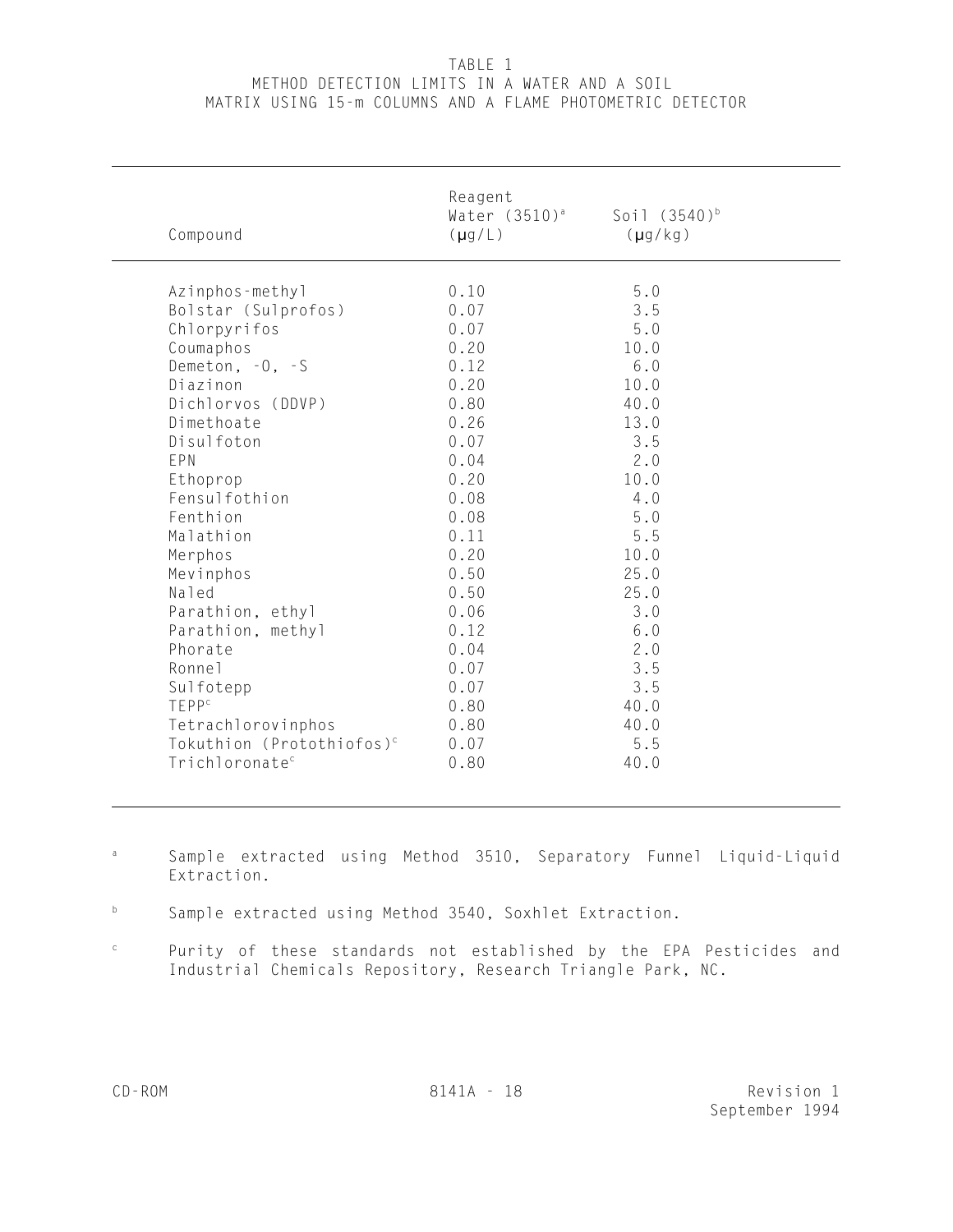# TABLE 2 DETERMINATION OF ESTIMATED QUANTITATION LIMITS (EQLs) FOR VARIOUS MATRICES<sup>a</sup>

| Matrix                                           | Factor          |
|--------------------------------------------------|-----------------|
| Ground water (Methods 3510 or 3520)              | 10 <sup>b</sup> |
| Low-concentration soil by Soxhlet and no cleanup | 10 <sup>c</sup> |
| Non-water miscible waste (Method 3580)           | 1000c           |

<sup>a</sup> EQL = [Method detection limit (see Table 1)] X [Factor found in this table]. For non-aqueous samples, the factor is on a wet-weight basis. Sample EQLs are highly matrix dependent. The EQLs to be determined herein are for guidance and may not always be achievable.

- $b$  Multiply this factor times the reagent water MDL in Table 1.
- $\degree$  Multiply this factor times the soil MDL in Table 1.

j.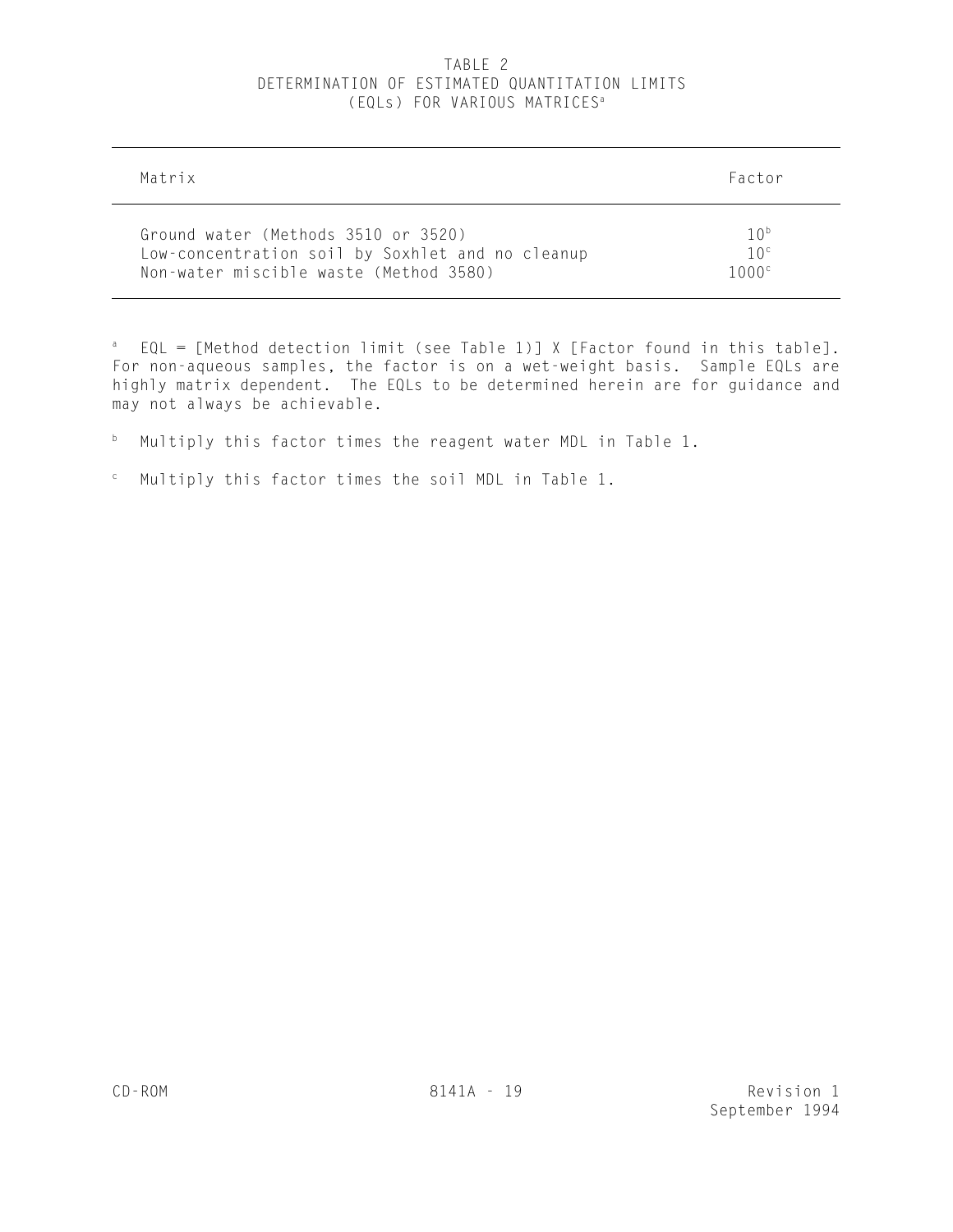# TABLE 3. RETENTION TIMES FOR METHOD 8141A ANALYTES EMPLOYING 15-m COLUMNS

|                          |          | Capillary Column |         |            |
|--------------------------|----------|------------------|---------|------------|
|                          | Compound | $DB - 5$         | SPB-608 | $DB - 210$ |
|                          |          |                  |         |            |
|                          |          |                  |         |            |
| TEPP                     |          | 6.44             | 5.12    | 10.66      |
| Dichlorvos (DDVP)        | 9.63     | 7.91             | 12.79   |            |
| Mevinphos                | 14.18    | 12.88            | 18.44   |            |
| Demeton, -0 and -S       | 18.31    | 15.90            | 17.24   |            |
| Ethoprop                 | 18.62    | 16.48            | 18.67   |            |
| Naled                    |          | 19.01            | 17.40   | 19.35      |
| Phorate                  | 19.94    | 17.52            | 18.19   |            |
| Monochrotophos           | 20.04    | 20.11            | 31.42   |            |
| Sulfotepp                | 20.11    | 18.02            | 19.58   |            |
| Dimethoate               | 20.64    | 20.18            | 27.96   |            |
| Disulfoton               | 23.71    | 19.96            | 20.66   |            |
| Diazinon                 | 24.27    | 20.02            | 19.68   |            |
| Merphos                  | 26.82    | 21.73            | 32.44   |            |
| Ronne <sub>1</sub>       | 29.23    | 22.98            | 23.19   |            |
| Chlorpyrifos             | 31.17    | 26.88            | 25.18   |            |
| Malathion                | 31.72    | 28.78            | 32.58   |            |
| Parathion, methyl        | 31.84    | 23.71            | 32.17   |            |
| Parathion, ethyl         | 31.85    | 27.62            | 33.39   |            |
| Trichloronate            | 32.19    | 28.41            | 29.95   |            |
| Tetrachlorovinphos       | 34.65    | 32.99            | 33.68   |            |
| Tokuthion (Protothiofos) | 34.67    | 24.58            | 39.91   |            |
| Fensulfothion            | 35.85    | 35.20            | 36.80   |            |
| Bolstar (Sulprofos)      | 36.34    | 35.08            | 37.55   |            |
| Famphur*                 | 36.40    | 36.93            | 37.86   |            |
| EPN                      |          | 37.80            | 36.71   | 36.74      |
| Azinphos-methyl          | 38.34    | 38.04            | 37.24   |            |
| Fenthion                 | 38.83    | 29.45            | 28.86   |            |
| Coumaphos                | 39.83    | 38.87            | 39.47   |            |

\*Method 8141A has not been fully validated for Famphur.

| Initial temperature<br>Initial time<br>Program 1 rate<br>Program 1 final temp.<br>Program 1 hold<br>Program 2 rate<br>Program 2 final temp.<br>Program 2 hold | $130^{\circ}$ C<br>3 minutes<br>5°C/min<br>180°C<br>10 minutes<br>2°C/min<br>$250^{\circ}$ C<br>15 minutes 10 minutes | 50°C<br>1 minute<br>$5^{\circ}$ C/min<br>$140^{\circ}$ C<br>10 minutes<br>$10^{\circ}$ C/min<br>240°C | $50^{\circ}$ C<br>1 minute<br>$5^{\circ}$ C/min<br>$140^{\circ}$ C<br>10 minutes<br>$10^{\circ}$ C/min<br>240°C<br>10 minutes |
|---------------------------------------------------------------------------------------------------------------------------------------------------------------|-----------------------------------------------------------------------------------------------------------------------|-------------------------------------------------------------------------------------------------------|-------------------------------------------------------------------------------------------------------------------------------|
| CD-ROM                                                                                                                                                        | $8141A - 20$                                                                                                          |                                                                                                       | Revision 1                                                                                                                    |

September 1994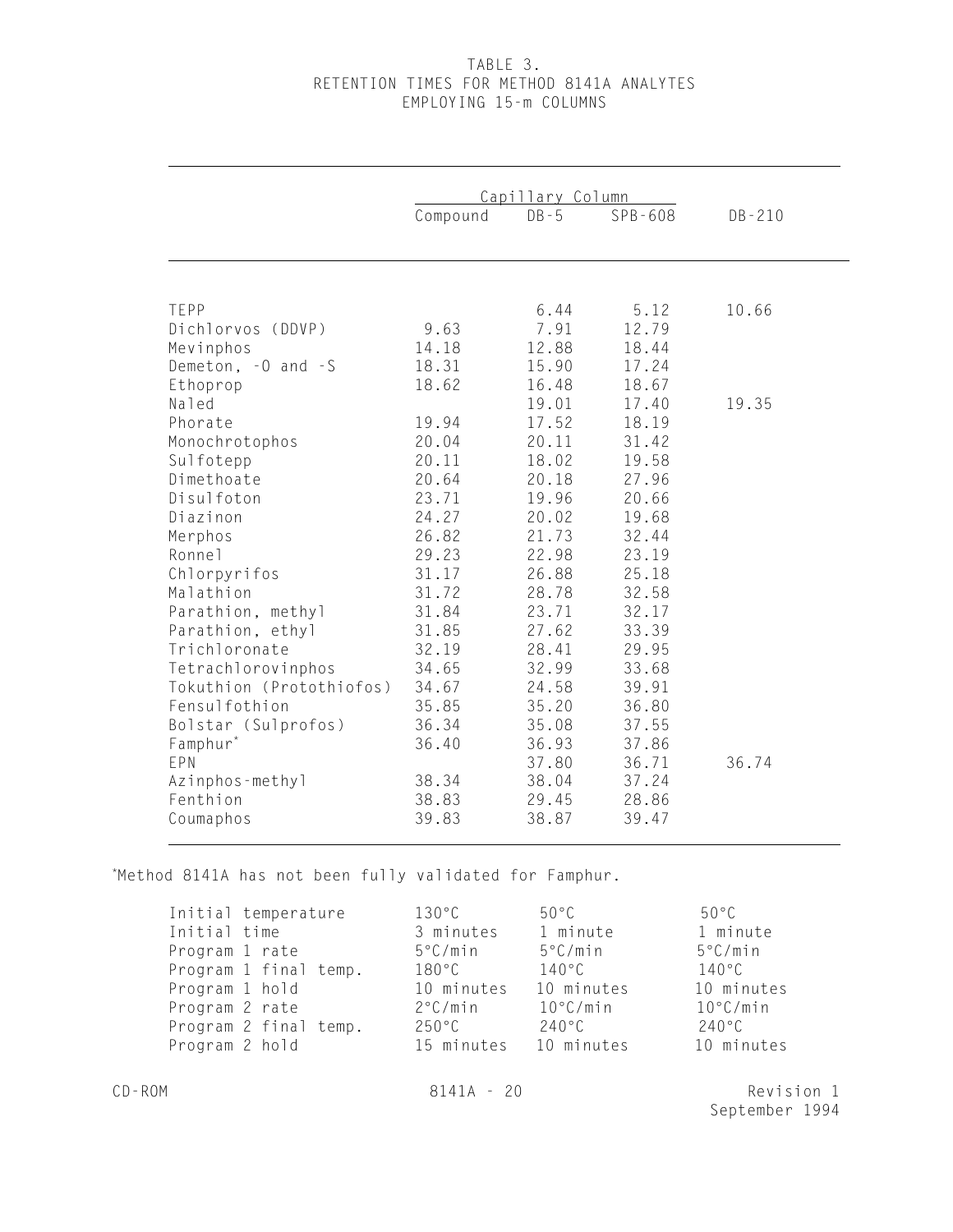# TABLE 4. RETENTION TIMES FOR METHOD 8141A ANALYTES EMPLOYING 30-m COLUMNS<sup>a</sup>

|                            |             | RT (min) |        |          |  |  |  |
|----------------------------|-------------|----------|--------|----------|--|--|--|
| Compound                   | $DB - 5$    | DB-210   | DB-608 | $DB - 1$ |  |  |  |
| Trimethylphosphate         | b           | 2.36     |        |          |  |  |  |
| Dichlorvos (DDVP)          | 7.45        | 6.99     | 6.56   | 10.43    |  |  |  |
| Hexamethylphosphoramide    | b           | 7.97     |        |          |  |  |  |
| Trichlorfon                | 11.22       | 11.63    | 12.69  |          |  |  |  |
| TEPP                       | $\mathsf b$ | 13.82    |        |          |  |  |  |
| Thionazin                  | 12.32       | 24.71    |        |          |  |  |  |
| Mevinphos                  | 12.20       | 10.82    | 11.85  | 14.45    |  |  |  |
| Ethoprop                   | 12.57       | 15.29    | 18.69  | 18.52    |  |  |  |
| Diazinon                   | 13.23       | 18.60    | 24.03  | 21.87    |  |  |  |
| Sulfotepp                  | 13.39       | 16.32    | 20.04  | 19.60    |  |  |  |
| Terbufos                   | 13.69       | 18.23    | 22.97  |          |  |  |  |
| Tri-o-cresyl phosphate     | 13.69       | 18.23    |        |          |  |  |  |
| Naled                      | 14.18       | 15.85    | 18.92  | 18.78    |  |  |  |
| Phorate                    | 12.27       | 16.57    | 20.12  | 19.65    |  |  |  |
| Fonophos                   | 14.44       | 18.38    |        |          |  |  |  |
| Disulfoton                 | 14.74       | 18.84    | 23.89  | 21.73    |  |  |  |
| Merphos                    | 14.89       | 23.22    |        | 26.23    |  |  |  |
| Oxidized Merphos           | 20.25       | 24.87    | 35.16  |          |  |  |  |
| Dichlorofenthion           | 15.55       | 20.09    | 26.11  |          |  |  |  |
| Chlorpyrifos, methyl       | 15.94       | 20.45    | 26.29  |          |  |  |  |
| Ronnel                     | 16.30       | 21.01    | 27.33  | 23.67    |  |  |  |
| Chlorpyrifos               | 17.06       | 22.22    | 29.48  | 24.85    |  |  |  |
| Trichloronate              | 17.29       | 22.73    | 30.44  |          |  |  |  |
| Aspon                      | 17.29       | 21.98    |        |          |  |  |  |
| Fenthion                   | 17.87       | 22.11    | 29.14  | 24.63    |  |  |  |
| Demeton-S                  | 11.10       | 14.86    | 21.40  | 20.18    |  |  |  |
| Demeton-O                  | 15.57       | 17.21    | 17.70  |          |  |  |  |
| Monocrotophos <sup>c</sup> | 19.08       | 15.98    | 19.62  | 19.3     |  |  |  |
| Dimethoate                 | 18.11       | 17.21    | 20.59  | 19.87    |  |  |  |
| Tokuthion                  | 19.29       | 24.77    | 33.30  | 27.63    |  |  |  |
| Malathion                  | 19.83       | 21.75    | 28.87  | 24.57    |  |  |  |
| Parathion, methyl          | 20.15       | 20.45    | 25.98  | 22.97    |  |  |  |
| Fenithrothion              | 20.63       | 21.42    |        |          |  |  |  |
| Chlorfenvinphos            | 21.07       | 23.66    | 32.05  |          |  |  |  |
| Parathion, ethyl           | 21.38       | 22.22    | 29.29  | 24.82    |  |  |  |
| Bolstar                    | 22.09       | 27.57    | 38.10  | 29.53    |  |  |  |
| Stirophos                  | 22.06       | 24.63    | 33.40  | 26.90    |  |  |  |
| Ethion                     | 22.55       | 27.12    | 37.61  |          |  |  |  |

(continued)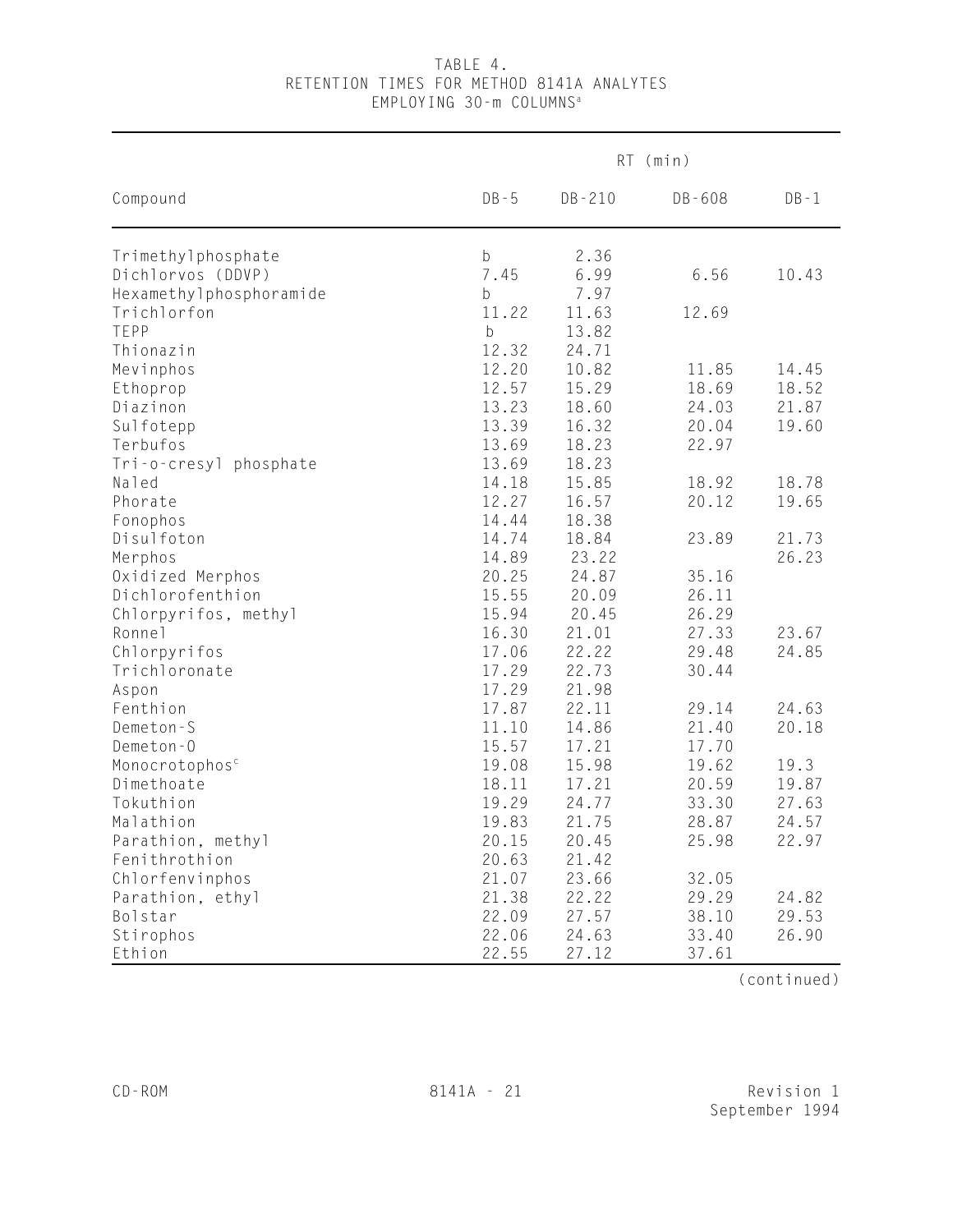|  | TABLE 4. |  | (Continued) |
|--|----------|--|-------------|
|--|----------|--|-------------|

| RT (min)                     |          |        |        |          |
|------------------------------|----------|--------|--------|----------|
| Compound                     | $DB - 5$ | DB-210 | DB-608 | $DB - 1$ |
| Phosphamidon                 | 22.77    | 20.09  | 25.88  |          |
| Crotoxyphos                  | 22.77    | 23.85  | 32.65  |          |
| Leptophos                    | 24.62    | 31.32  | 44.32  |          |
| Fensulfothion                | 27.54    | 26.76  | 36.58  | 28.58    |
| EPN                          | 27.58    | 29.99  | 41.94  | 31.60    |
| Phosmet                      | 27.89    | 29.89  | 41.24  |          |
| Azinphos-methyl              | 28.70    | 31.25  | 43.33  | 32.33    |
| Azinphos-ethyl               | 29.27    | 32.36  | 45.55  |          |
| Famphur                      | 29.41    | 27.79  | 38.24  |          |
| Coumaphos                    | 33.22    | 33.64  | 48.02  | 34.82    |
| Atrazine                     | 13.98    | 17.63  |        |          |
| Simazine                     | 13.85    | 17.41  |        |          |
| Carbophenothion              | 22.14    | 27.92  |        |          |
| Dioxathion                   | d        | d      | 22.24  |          |
| Trithion methyl              |          |        | 36.62  |          |
| Dicrotophos                  |          |        | 19.33  |          |
| Internal Standard            |          |        |        |          |
| 1-Bromo-2-nitrobenzene       | 8.11     | 9.07   |        |          |
| Surrogates                   |          |        |        |          |
| Tributyl phosphate           |          |        | 11.1   |          |
| Triphenyl phosphate          |          |        | 33.4   |          |
| 4-Cl-3-nitrobenzotrifluoride | 5.73     | 5.40   |        |          |

a The GC operating conditions were as follows:

DB-5 and DB-210 - 30-m x 0.53-mm ID column, DB-5 (1.50- $\mu$ m film thickness) and DB-210 (1.0- $\mu$ m film thickness). Both connected to a press-fit Y-shaped inlet splitter. Temperature program: 120°C (3-min hold) to 270°C (10-min hold) at 5°C/min; injector temperature 250°C; detector temperature 300°C; bead temperature 400°C; bias voltage 4.0; hydrogen gas pressure 20 psi; helium carrier gas 6 mL/min; helium makeup gas 20 mL/min.

 $\underline{DB-608}$  - 30-m x 0.53-mm ID column, DB-608 (1.50- $\mu$ m film thickness) installed in an  $0.25$ -in packed-column inlet. Temperature program:  $110\degree$ C (0.5-min hold) to 250°C (4-min hold) at 3°C/min; injector temperature 250°C; helium carrier gas 5 mL/min; flame photometric detector.

 $\underline{DB-1}$  30-m x 0.32-mm ID column, DB-1 (0.25- $\mu$ m film thickness) split/splitless with head pressure of 10 psi, split valve closure at 45 sec, injector temp. 250 $\degree$ C, 50 $\degree$ C (1-min hold) to 280 $\degree$ C (2-min hold) at 6 $\degree$ C/min, mass spectrometer full scan 35-550 amu.

b Not detected at 20 ng per injection. c Retention times may shift to longer times with larger amounts injected (shifts of over 30 seconds have been observed, Hatcher et. al.) d Shows multiple peaks; therefore, not included in the composite.

CD-ROM 8141A - 22 Revision 1 September 1994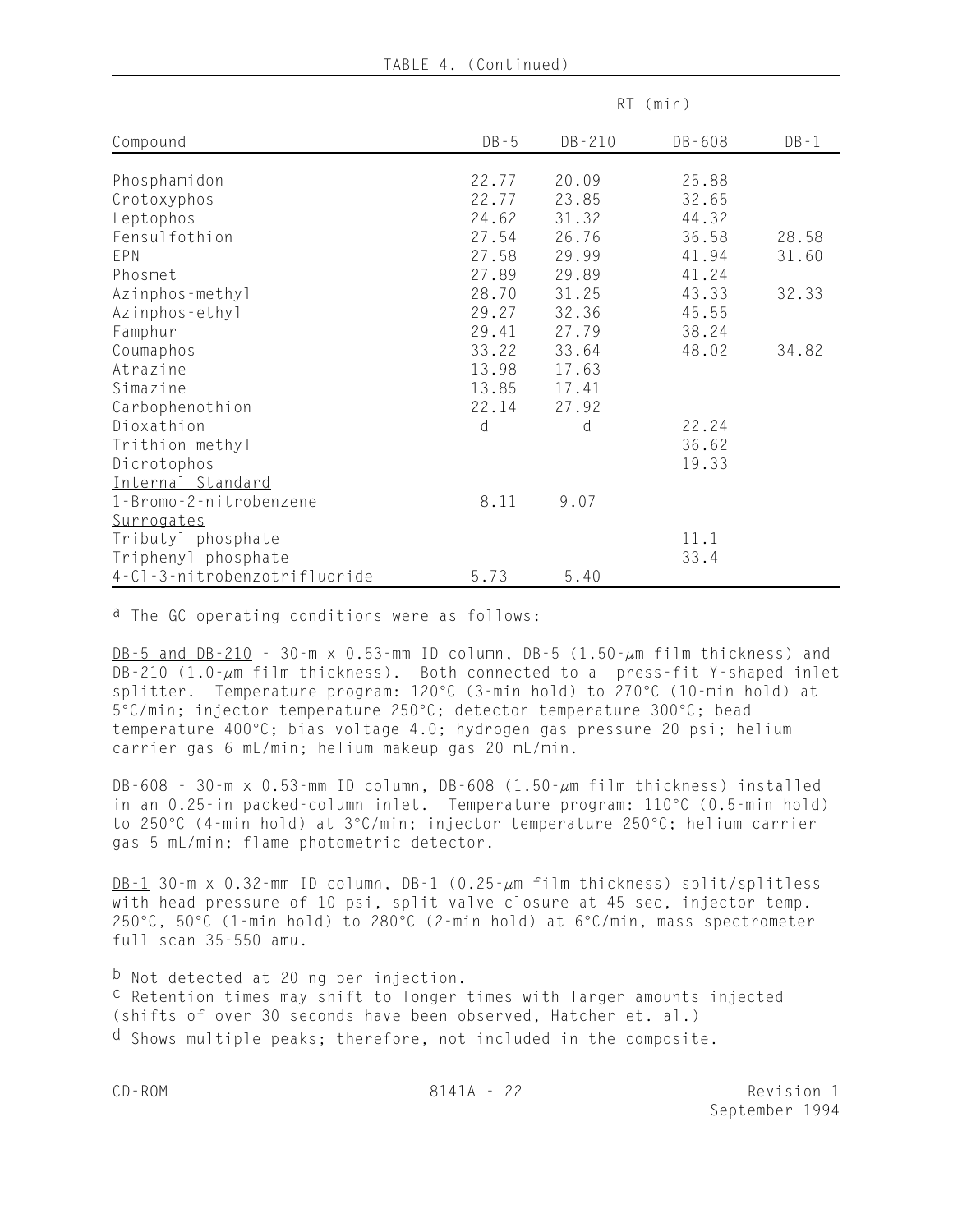|                    | Percent Recovery |               |           |
|--------------------|------------------|---------------|-----------|
| Compound           | Low              | Medium        | High      |
| Azinphos methyl    | 126              | $143 + 8$     | 101       |
| Bolstar            | 134              | $141 + 8$     | 101       |
| Chlorpyrifos       | $\overline{7}$   | $89 + 6$      | 86        |
| Coumaphos          | 103              | $90 + 6$      | 96        |
| Demeton            | 33               | $67 + 11$     | 74        |
| Diazinon           | 136              | $121 + 9.5$   | 82        |
| Dichlorvos         | 80               | $79 + 11$     | 72        |
| Dimethoate         | <b>NR</b>        | $47 + 3$      | 101       |
| Disulfoton         | 48               | $92 + 7$      | 84        |
| EPN                | 113              | $125 + 9$     | 97        |
| Ethoprop           | 82               | $90 + 6$      | 80        |
| Fensulfonthion     | 84               | $82 + 12$     | 96        |
| Fenthion           | <b>NR</b>        | $48 + 10$     | 89        |
| Malathion          | 127              | $92 + 6$      | 86        |
| Merphos            | <b>NR</b>        | 79            | 81        |
| Mevinphos          | <b>NR</b>        | <b>NR</b>     | 55        |
| Monocrotophos      | <b>NR</b>        | $18 + 4$      | <b>NR</b> |
| Naled              | <b>NR</b>        | <b>NR</b>     | <b>NR</b> |
| Parathion, ethyl   | 101              | $94 + 5$      | 86        |
| Parathion, methyl  | <b>NR</b>        | $46 + 4$      | 44        |
| Phorate            | 94               | $77 + 6$      | 73        |
| Ronne <sub>1</sub> | 67               | $97 +$<br>- 5 | 87        |
| Sulfotep           | 87               | $85 + 4$      | 83        |
| TEPP               | 96               | $55 + 72$     | 63        |
| Tetrachlorvinphos  | 79               | $90 + 7$      | 80        |
| Tokuthion          | <b>NR</b>        | $45 + 3$      | 90        |
| Trichloroate       | <b>NR</b>        | 35            | 94        |

 TABLE 5. PERCENT RECOVERY OF 27 ORGANOPHOSPHATES BY SEPARATORY FUNNEL EXTRACTION

\_\_\_\_\_\_\_\_\_\_\_\_\_\_\_\_\_\_\_\_\_\_\_\_\_\_\_\_\_\_\_\_\_\_\_\_\_\_\_\_\_\_\_\_\_\_\_\_\_\_\_\_\_\_\_\_\_\_\_\_\_\_\_\_\_\_\_\_\_\_\_\_\_\_\_\_\_\_

NR = Not recovered.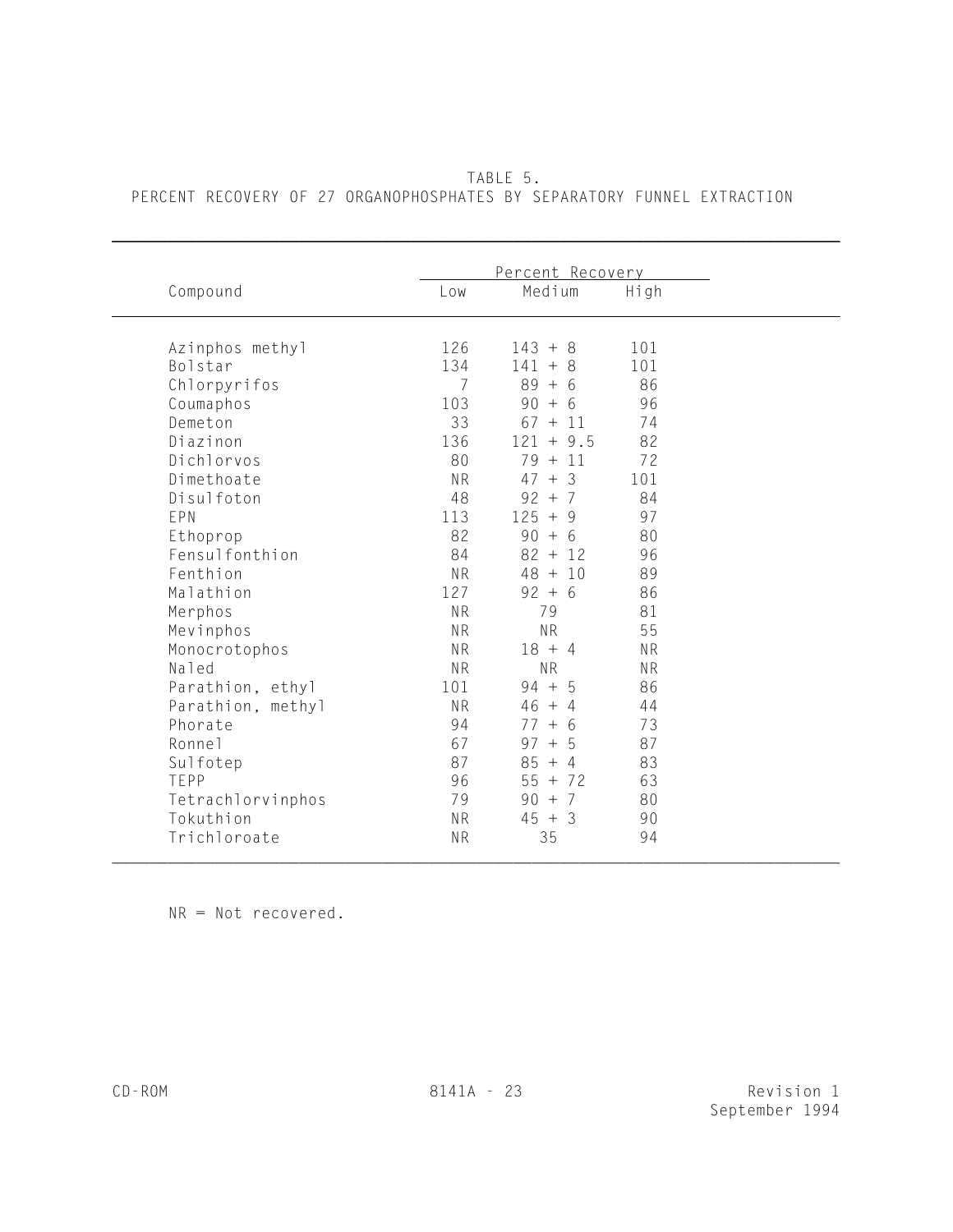TABLE 6

\_\_\_\_\_\_\_\_\_\_\_\_\_\_\_\_\_\_\_\_\_\_\_\_\_\_\_\_\_\_\_\_\_\_\_\_\_\_\_\_\_\_\_\_\_\_\_\_\_\_\_\_\_\_\_\_\_\_\_\_\_\_\_\_\_\_\_\_\_\_\_\_\_\_\_\_\_\_

|                   | Percent Recovery |              |               |  |
|-------------------|------------------|--------------|---------------|--|
| Compound          | Low              | Medium       | High          |  |
| Azinphos methyl   | <b>NR</b>        | 129          | 122           |  |
| Bolstar           | <b>NR</b>        | 126          | 128           |  |
| Chlorpyrifos      | 13               | $82 + 4$     | 88            |  |
| Coumaphos         | 94               | $79 + 1$     | 89            |  |
| Demeton           | 38               | $23 + 3$     | 41            |  |
| Diazinon          | <b>NR</b>        | $128 + 37$   | 118           |  |
| Dichlorvos        | 81               | $32 + 1$     | 74            |  |
| Dimethoate        | <b>NR</b>        | $10 +$<br>-8 | 102           |  |
| Disulfoton        | 94               | $69 + 5$     | 81            |  |
| EPN               | <b>NR</b>        | $104 + 18$   | 119           |  |
| Ethoprop          | 39               | $76 +$<br>-2 | 83            |  |
| Famphur           | $\sim$ $\sim$    | $63 + 15$    | $\sim$ $\sim$ |  |
| Fensulfonthion    | 90               | $67 + 26$    | 90            |  |
| Fenthion          | 8                | $32 + 2$     | 86            |  |
| Malathion         | 105              | $87 + 4$     | 86            |  |
| Merphos           | <b>NR</b>        | 80           | 79            |  |
| Mevinphos         | <b>NR</b>        | 87           | 49            |  |
| Monocrotophos     | <b>NR</b>        | 30           | $\mathbf{1}$  |  |
| Naled             | <b>NR</b>        | <b>NR</b>    | 74            |  |
| Parathion, ethyl  | 106              | $81 + 1$     | 87            |  |
| Parathion, methyl | <b>NR</b>        | $50 + 30$    | 43            |  |
| Phorate           | 84               | $63 + 3$     | 74            |  |
| Ronnel            | 82               | $83 + 7$     | 89            |  |
| Sulfotep          | 40               | $77 + 1$     | 85            |  |
| TEPP              | 39               | $18 + 7$     | 70            |  |
| Tetrachlorvinphos | 56               | $70 + 14$    | 83            |  |
| Tokuthion         | 132              | $32 + 14$    | 90            |  |
| Trichloroate      | <b>NR</b>        | <b>NR</b>    | 21            |  |

NR = Not recovered.

\_\_\_\_\_\_\_\_\_\_\_\_\_\_\_\_\_\_\_\_\_\_\_\_\_\_\_\_\_\_\_\_\_\_\_\_\_\_\_\_\_\_\_\_\_\_\_\_\_\_\_\_\_\_\_\_\_\_\_\_\_\_\_\_\_\_\_\_\_\_\_\_\_\_\_\_\_\_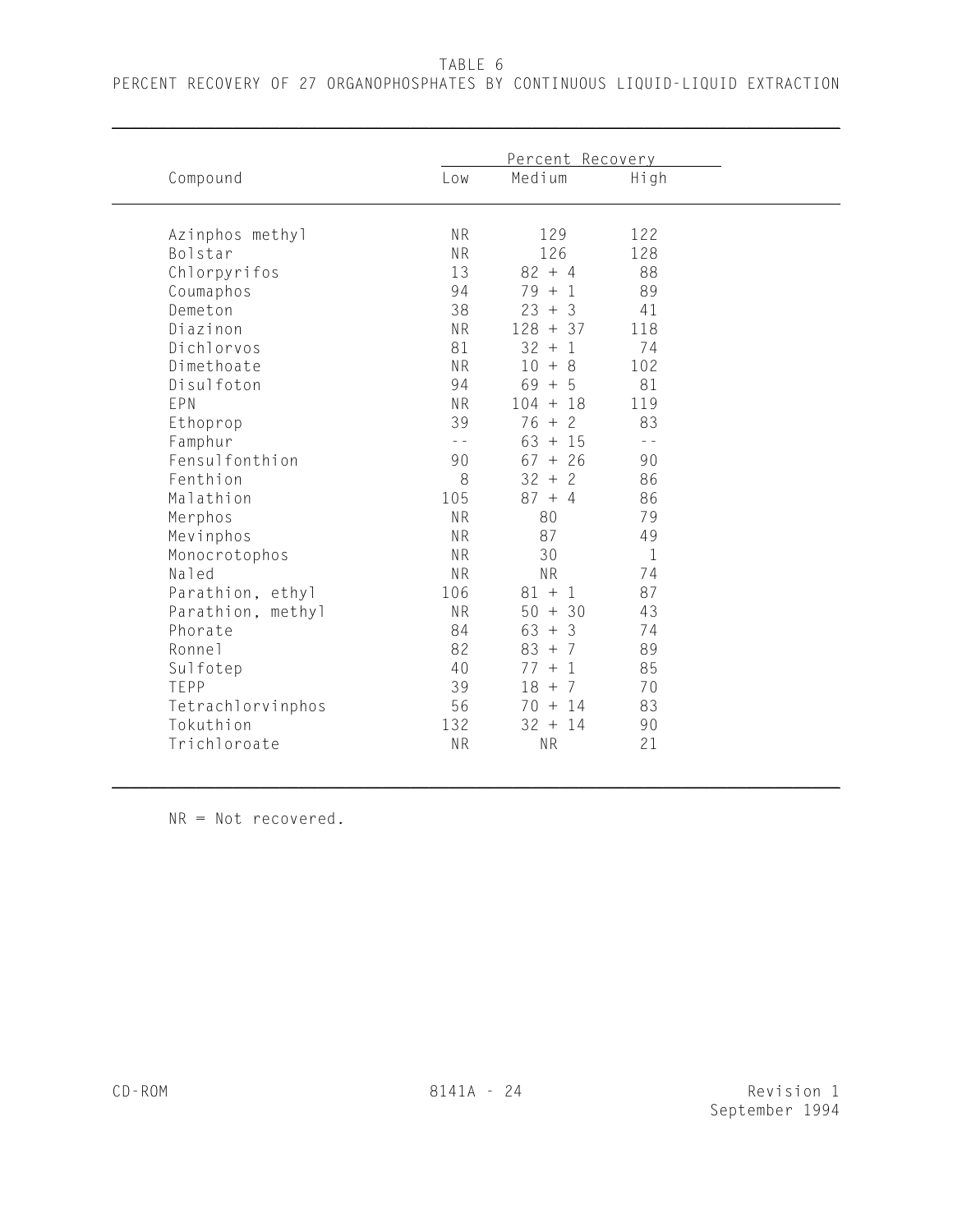### TABLE 7.

\_\_\_\_\_\_\_\_\_\_\_\_\_\_\_\_\_\_\_\_\_\_\_\_\_\_\_\_\_\_\_\_\_\_\_\_\_\_\_\_\_\_\_\_\_\_\_\_\_\_\_\_\_\_\_\_\_\_\_\_\_\_\_\_\_\_\_\_\_\_\_\_\_\_\_\_\_\_

### PERCENT RECOVERY OF 27 ORGANOPHOSPHATES BY SOXHLET EXTRACTION

|                            | Percent Recovery |                            |           |  |
|----------------------------|------------------|----------------------------|-----------|--|
| Compound                   | Low              | Medium                     | High      |  |
|                            |                  |                            |           |  |
| Azinphos methyl<br>Bolstar | 156<br>102       | $110 + 6$<br>103<br>$±$ 15 | 87<br>79  |  |
| Chlorpyrifos               | <b>NR</b>        | $66 \pm 17$                | 79        |  |
| Coumaphos                  | 93               | 89 $\pm$ 11                | 90        |  |
| Demeton                    | 169              | $64 \pm 6$                 | 75        |  |
| Diazinon                   | 87               | $96 \pm 3$                 | 75        |  |
| Dichlorvos                 | 84               | 39<br>$\pm$<br>21          | 71        |  |
| Dimethoate                 | <b>NR</b>        | 7<br>48<br>$\pm$           | 98        |  |
| Disulfoton                 | 78               |                            |           |  |
| EPN                        | 114              | 78<br>$\pm$<br>-6<br>93    | 76<br>82  |  |
|                            | 65               | ± 8<br>±7<br>70            | 75        |  |
| Ethoprop<br>Fensulfonthion | 72               | 81<br>±18                  | 111       |  |
| Fenthion                   | <b>NR</b>        | 43<br>±7                   | 89        |  |
| Malathion                  | 100              | $81 + 8$                   | 81        |  |
| Merphos                    | 62               | 53                         | 60        |  |
| Mevinphos                  | <b>NR</b>        | 71                         | 63        |  |
| Monocrotophos              | <b>NR</b>        | <b>NR</b>                  | <b>NR</b> |  |
| Naled                      | <b>NR</b>        | 48                         | <b>NR</b> |  |
| Parathion, ethyl           | 75               | $80 + 8$                   | 80        |  |
| Parathion, methyl          | <b>NR</b>        | 41<br>$\pm$<br>3           | 28        |  |
| Phorate                    | 75               | $\pm$<br>6<br>77           | 78        |  |
| Ronne <sub>1</sub>         | <b>NR</b>        | $±$ 12<br>83               | 79        |  |
| Sulfotep                   | 67               | $72 \pm$<br>8              | 78        |  |
| TEPP                       | 36               | $34 \pm 33$                | 63        |  |
| Tetrachlorvinphos          | 50               | ±7<br>81                   | 83        |  |
| Tokuthion                  | <b>NR</b>        | 40<br>$\pm$<br>6           | 89        |  |
| Trichloroate               | 56               | 53                         | 53        |  |
|                            |                  |                            |           |  |

 $\mathcal{L} = \{ \mathcal{L} \mid \mathcal{L} \text{ and } \mathcal{L} \text{ and } \mathcal{L} \text{ and } \mathcal{L} \text{ and } \mathcal{L} \text{ and } \mathcal{L} \text{ and } \mathcal{L} \text{ and } \mathcal{L} \text{ and } \mathcal{L} \text{ and } \mathcal{L} \text{ and } \mathcal{L} \text{ and } \mathcal{L} \text{ and } \mathcal{L} \text{ and } \mathcal{L} \text{ and } \mathcal{L} \text{ and } \mathcal{L} \text{ and } \mathcal{L} \text{ and } \mathcal{L} \text{ and } \mathcal{L$ 

NR = Not recovered.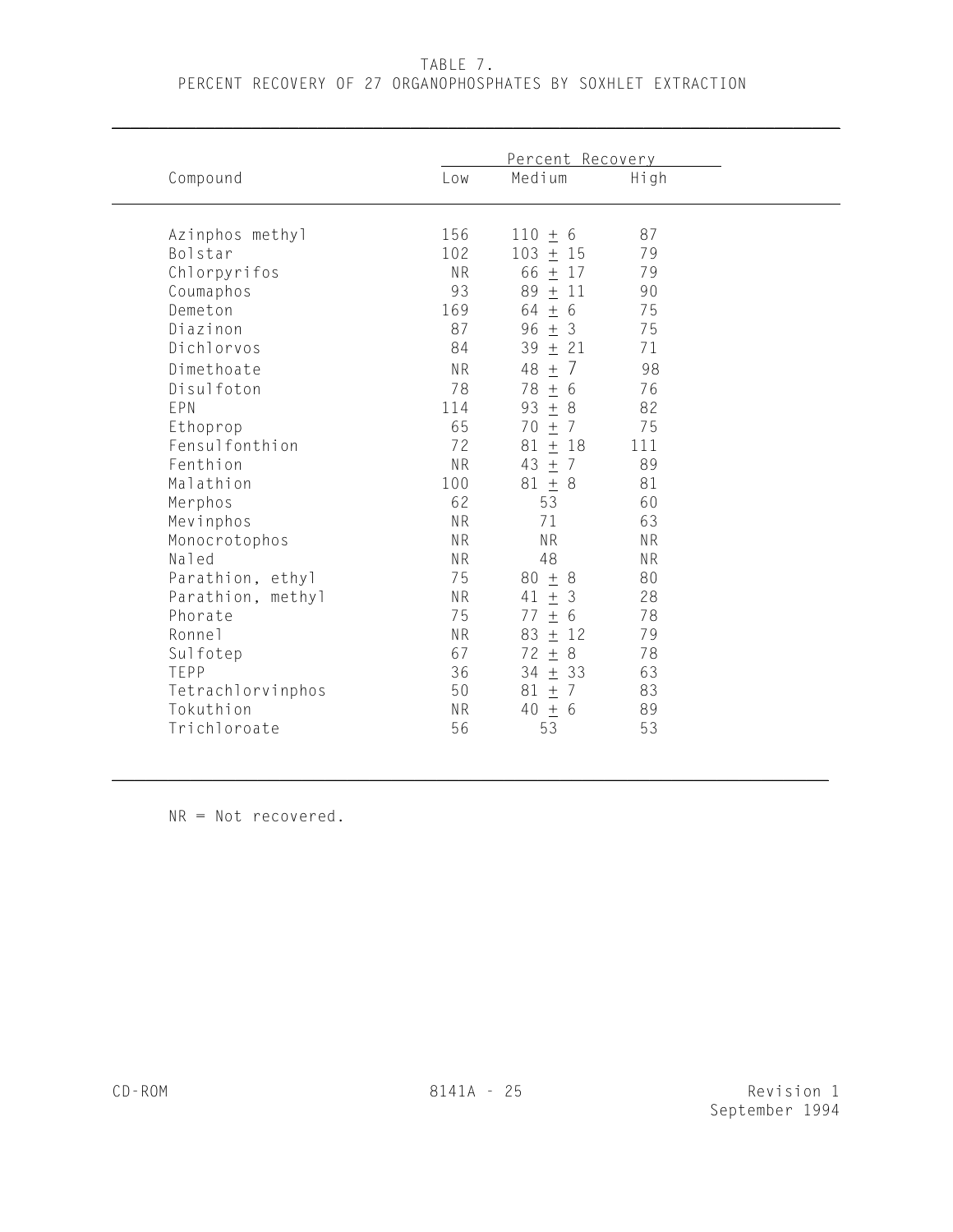# TABLE 8.

# SUGGESTED OPERATING CONDITIONS FOR 15-m COLUMNS

Columns 1 and 2 (DB-210 and SPB-608 or their equivalent) Carrier gas (He) flow rate =  $5 \text{ mL/min}$ <br>Initial temperature =  $50^{\circ}$ C, hol 50°C, hold for 1 minute Temperature program =  $50^{\circ}$ C to  $140^{\circ}$ C at  $5^{\circ}$ C/min, hold for 10 minutes, followed by 140°C to 240°C at 10°C/min, hold for 10 minutes (or a sufficient amount of time for last compound to elute). Column 3 (DB-5 or equivalent) Carrier gas (He) flow rate =  $5 mL/min$ Initial temperature =  $130^{\circ}$ C, hold for 3 minutes Temperature program =  $130^{\circ}$ C, to  $180^{\circ}$ C at  $5^{\circ}$ C/min, hold for 10 minutes, followed by 180°C to 250°C at 2°C/min, hold for 15 minutes (or a sufficient amount of time for last compound to elute).

 $\overline{a}$ 

 $\overline{a}$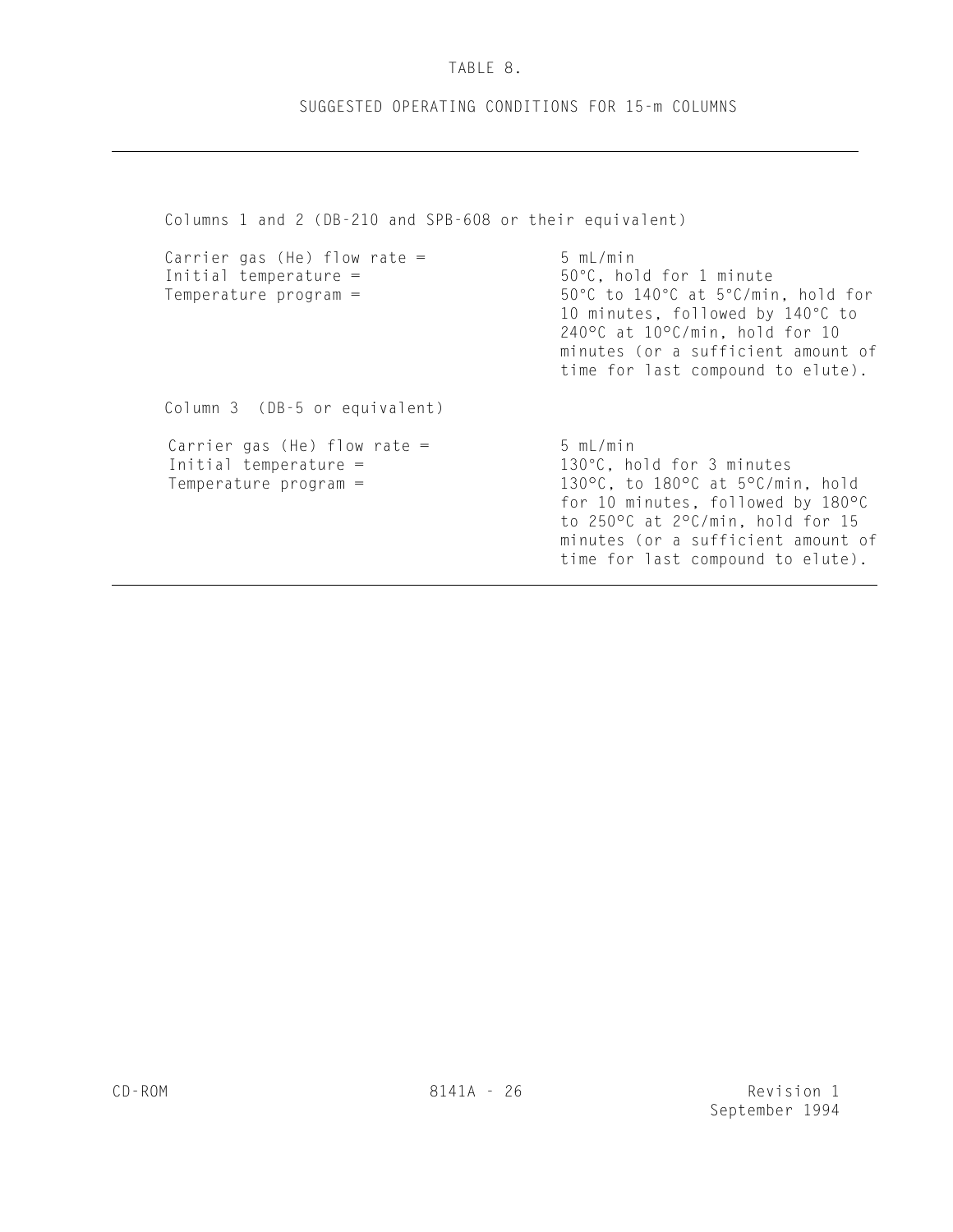# TABLE 9 SUGGESTED OPERATING CONDITIONS FOR 30-m COLUMNS

```
Column 1:
     Type: DB-210 
     Dimensions: 30-m x 0.53-mm ID
     Film Thickness (µm): 1.0
Column 2:
     Type: DB-5 
     Dimensions: 30-m x 0.53-mm ID
     Film Thickness (µm): 1.5
Carrier gas flowrate (mL/min): 6 (Helium)
Makeup gas flowrate (mL/min): 20 (Helium)
Temperature program: 120°C (3-min hold) to 270°C (10-min hold) at 5°C/min
Injector temperature: 250°C
Detector temperature: 300°C
Injection volume: 2 µL
Solvent: Hexane
Type of injector: Flash vaporization
Detector type: Dual NPD
Range: 1
Attenuation: 64 
Type of splitter: Y-shaped or Tee
Data system: Integrator
Hydrogen gas pressure: 20 psi
Bead temperature: 400°C
Bias voltage: 4
\overline{a}
```
 $\overline{a}$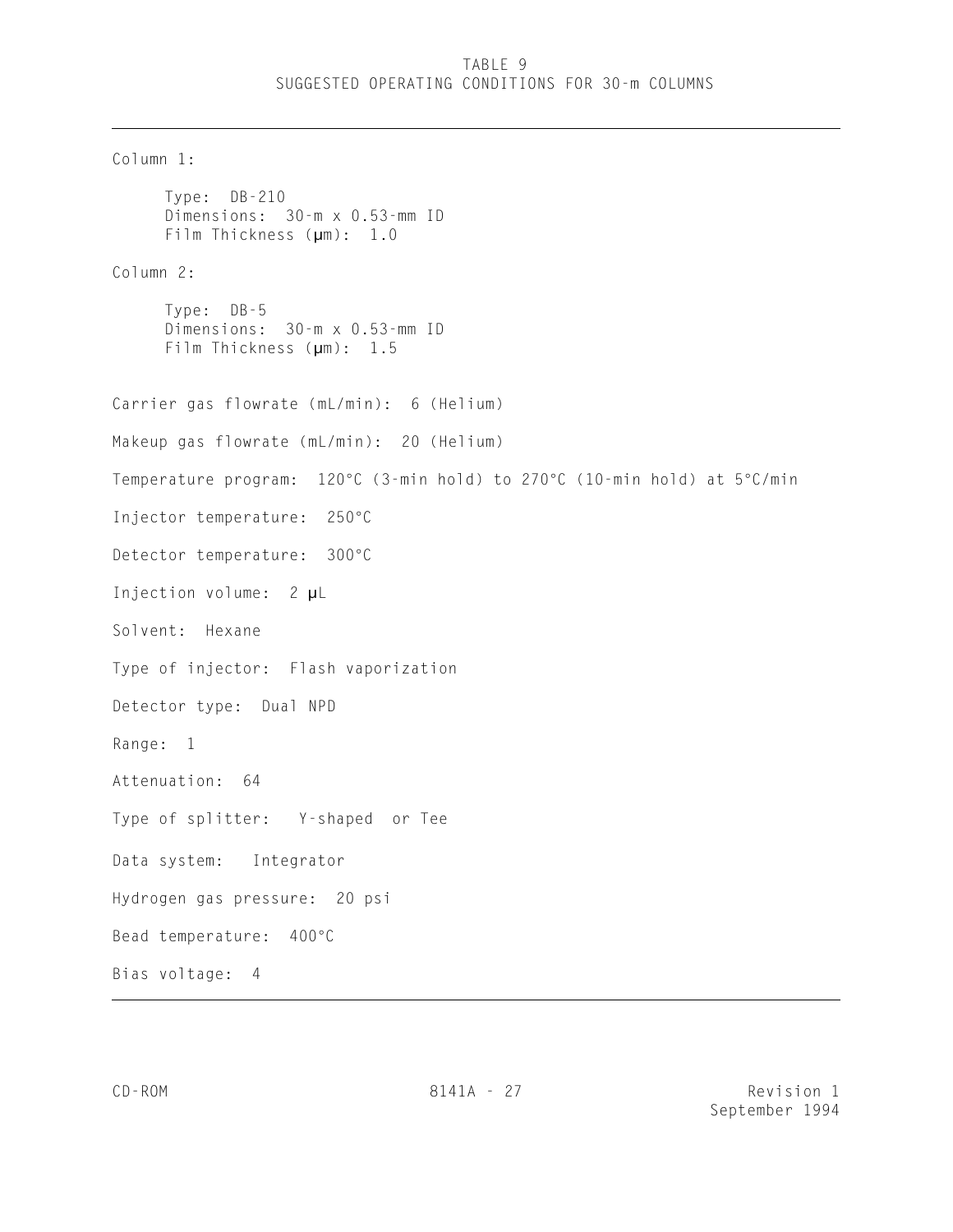| Compound Name                       | Quantitation ions | Characteristic ions         |
|-------------------------------------|-------------------|-----------------------------|
|                                     | 160               |                             |
| Azinphos-methyl                     | 156               | 77,132<br>140, 143, 113, 33 |
| Bolstar (Sulprofos)<br>Chlorpyrifos | 197               | 97, 199, 125. 314           |
| Coumaphos                           | 109               | 97, 226, 362, 21            |
| Demeton-S                           | 88                | 60, 114, 170                |
| Diazinon                            | 137               | 179, 152, 93, 199, 304      |
| Dichlorvos (DDVP)                   | 109               | 79,185,145                  |
| Dimethoate                          | 87                | 93, 125, 58, 143            |
| Disulfoton                          | 88                | 89,60,61,97,142             |
| EPN                                 | 157               | 169, 141, 63, 185           |
| Ethoprop                            | 158               | 43, 97, 41, 126             |
| Fensulfothion                       | 293               | 97, 125, 141, 109, 308      |
| Fenthion                            | 278               | 125, 109, 93, 169           |
| Malathion                           | 173               | 125, 127, 93, 158           |
| Merphos                             | 209               | 57, 153, 41, 298            |
| Mevinphos                           | 127               | 109,67,192                  |
| Monocrotophos                       | 127               | 67, 97, 192, 109            |
| Naled                               | 109               | 145, 147, 79                |
| Parathion, ethy                     | 1291              | 97, 109, 139, 155           |
| Parathion, methyl                   | 109               | 125,263,79                  |
| Phorate                             | 75                | 121, 97, 47, 260            |
| Ronnel                              | 285               | 125, 287, 79, 109           |
| Stirophos                           | 109               | 329, 331, 79                |
| Sulfotepp                           | 322               | 97, 65, 93, 121, 202        |
| TEPP                                | 99                | 155, 127, 81, 109           |
| Tokuthion                           | 113               | 43, 162, 267, 309           |

# TABLE 10 QUANTITATION AND CHARACTERISTIC IONS FOR OP PESTICIDES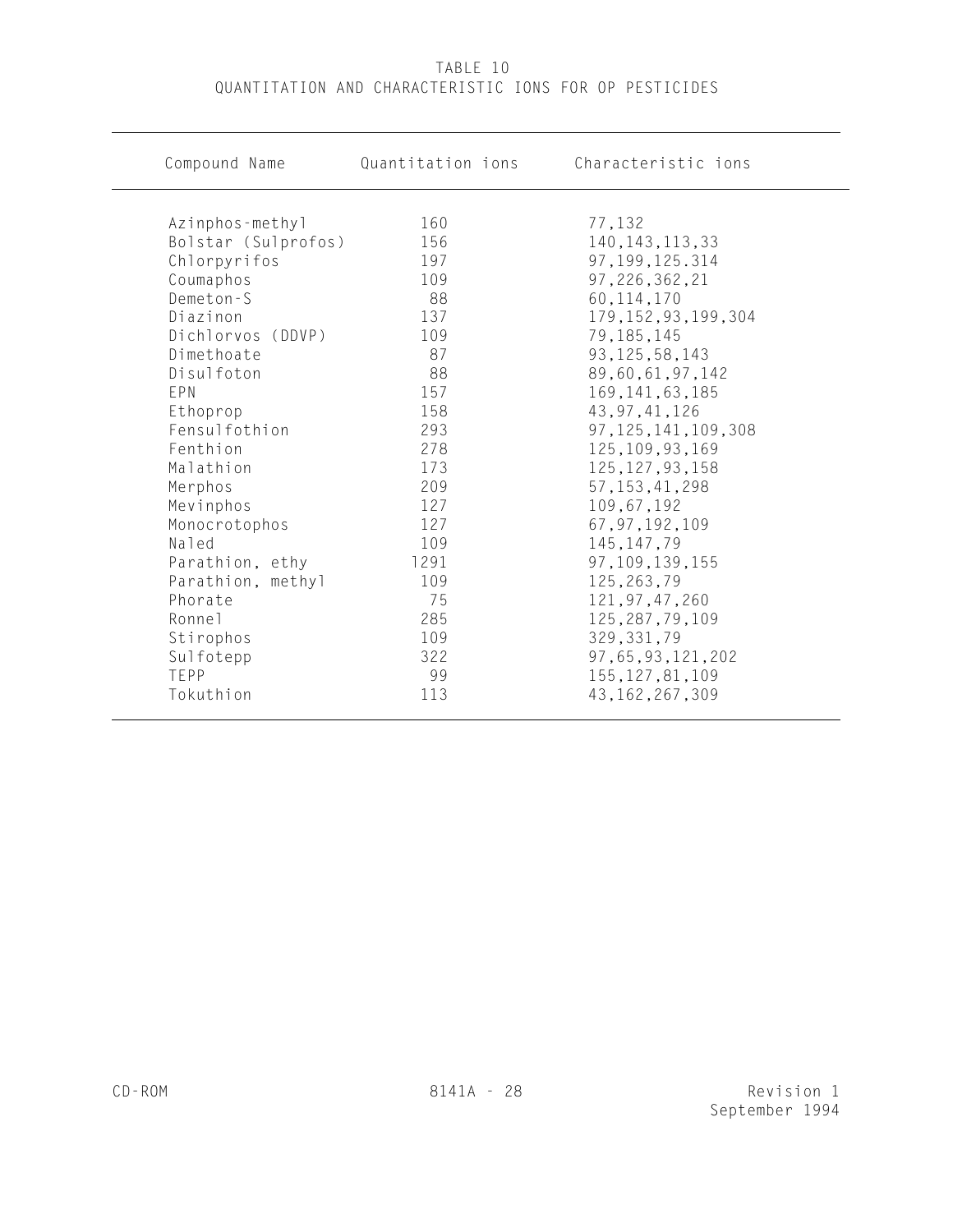

Figure 1. Chromatogram of target organophosphorus compounds from a 15-m DB-210 column with FPD detector. More compounds are shown in Figure 2. See Table 3 for retention times.

CD-ROM 8141A - 29 Revision 1 September 1994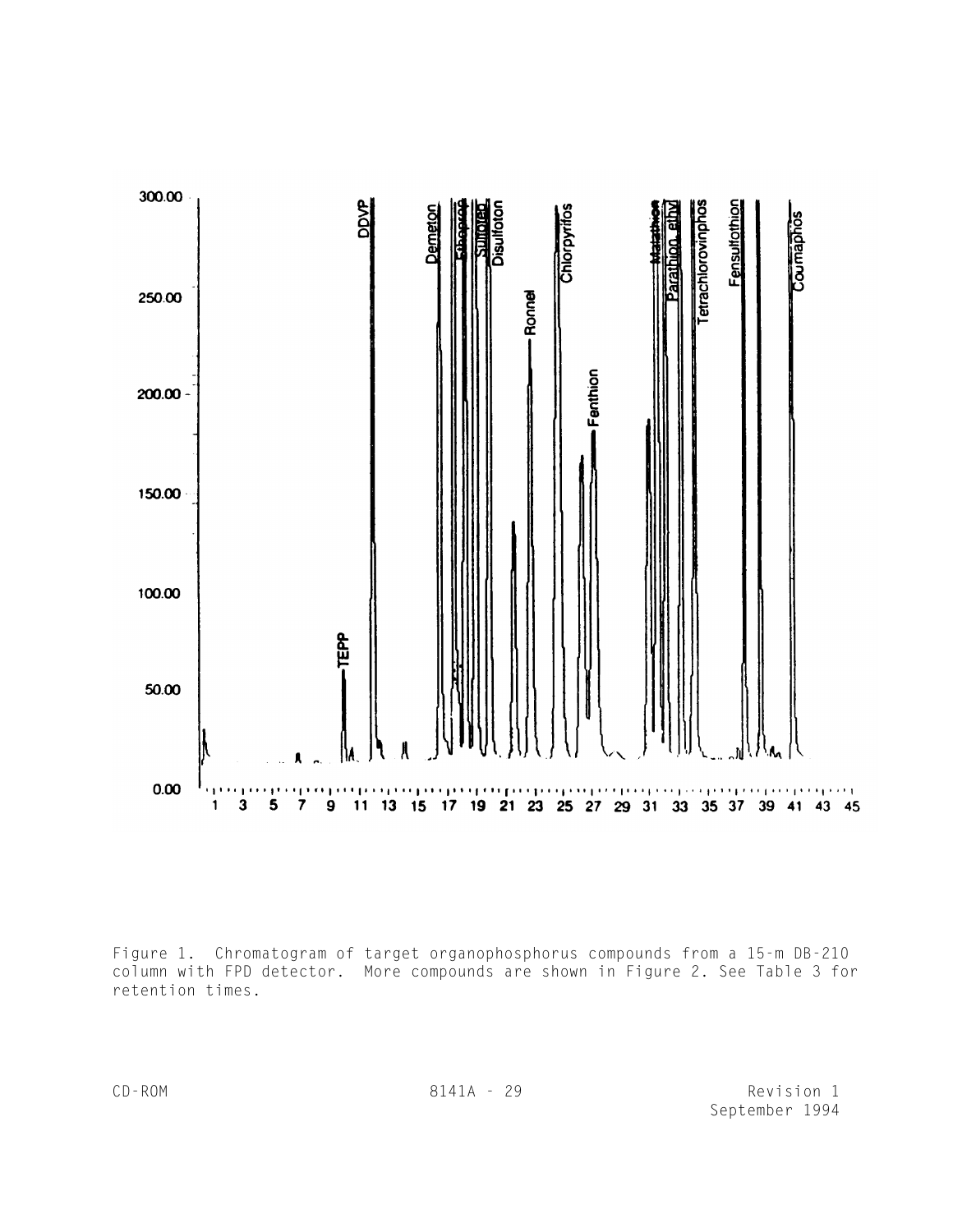

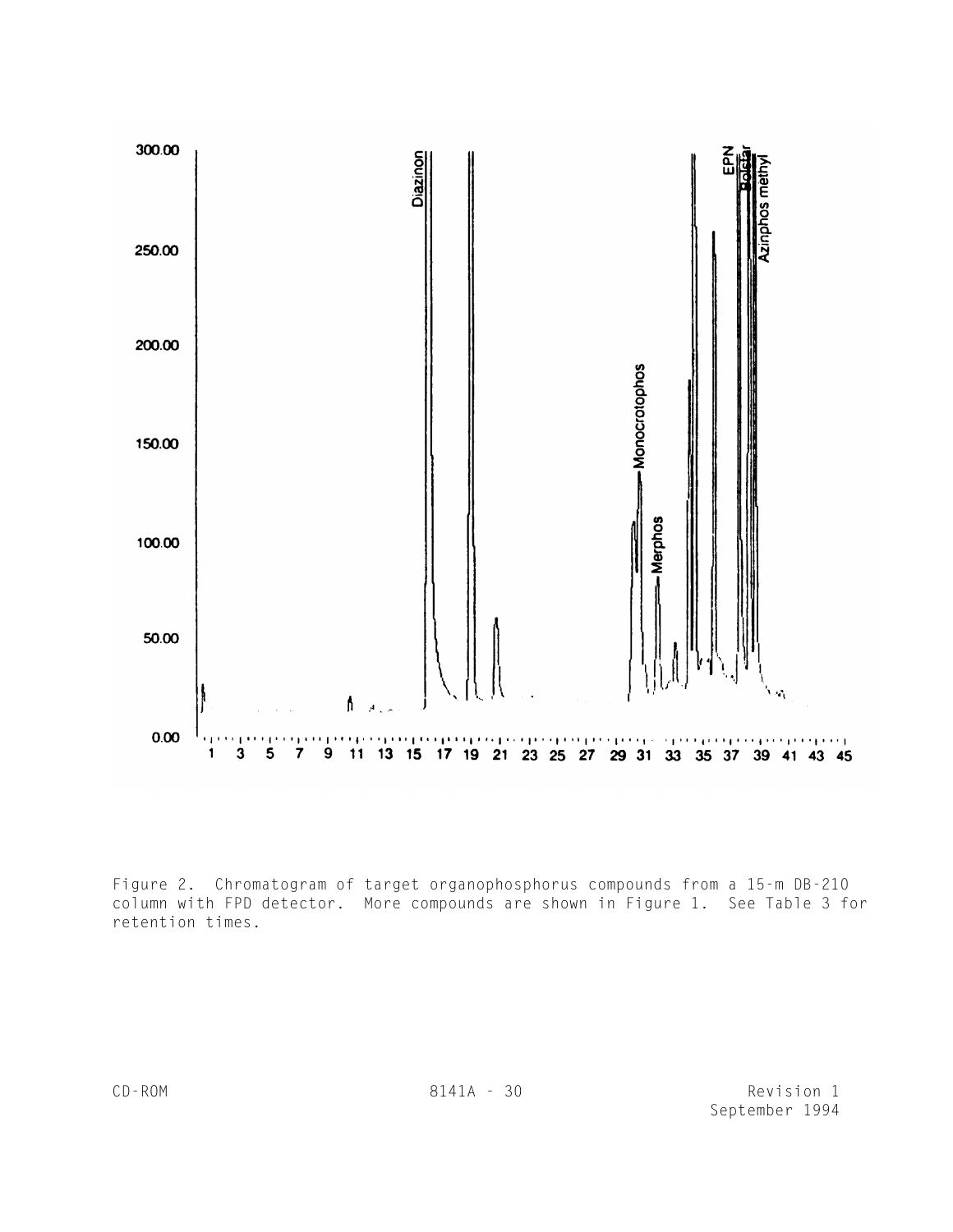

Figure 3. Chromatogram of target organophosphorus compounds from a 15-m DB-210 column with NPD detector. More compounds are shown in Figure 4. See Table 3 for retention times.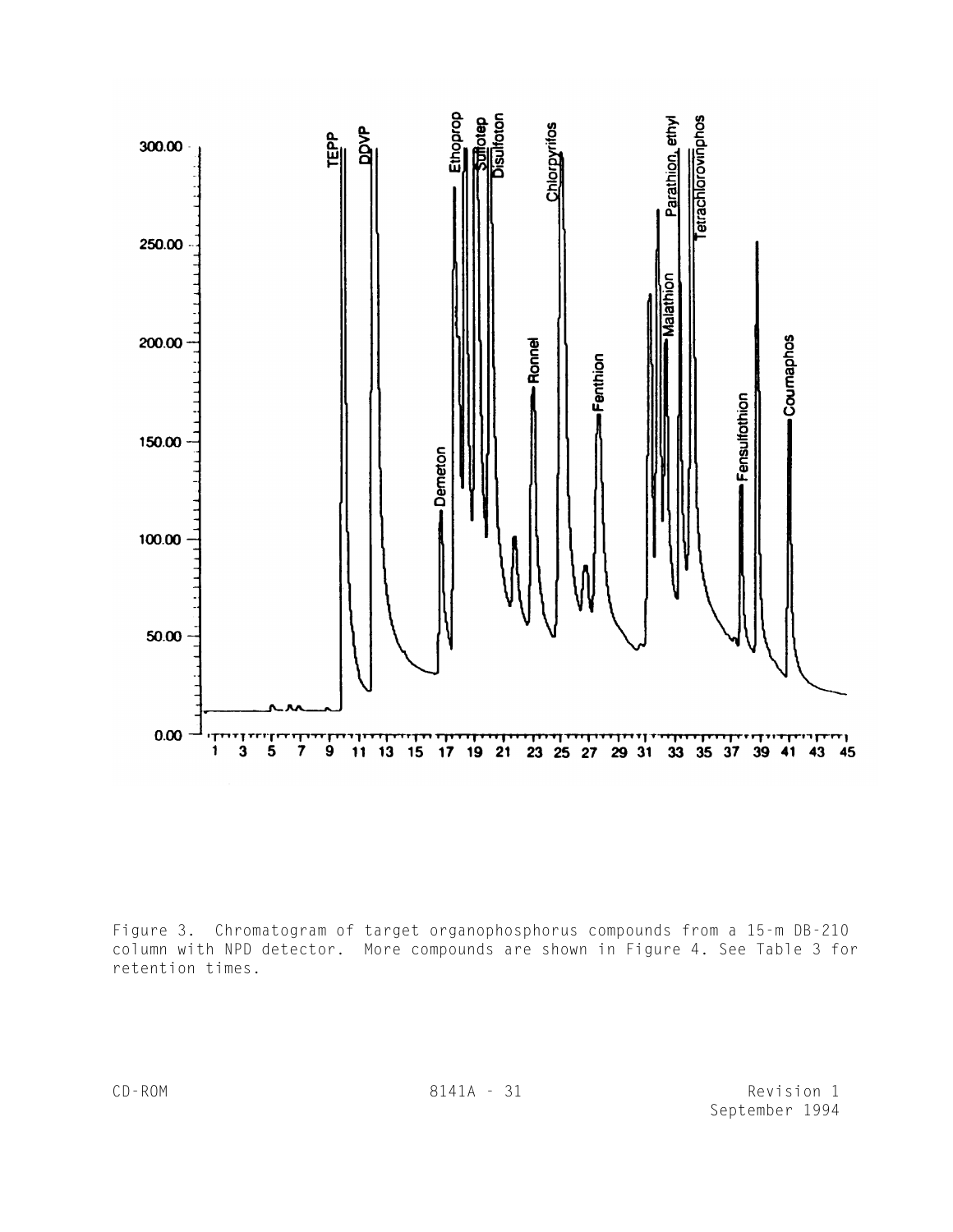

Figure 4. Chromatogram of target organophosphorus compounds from a 15-m DB-210 column with NPD detector. More compounds are shown in Figure 3. See Table 3 for retention times.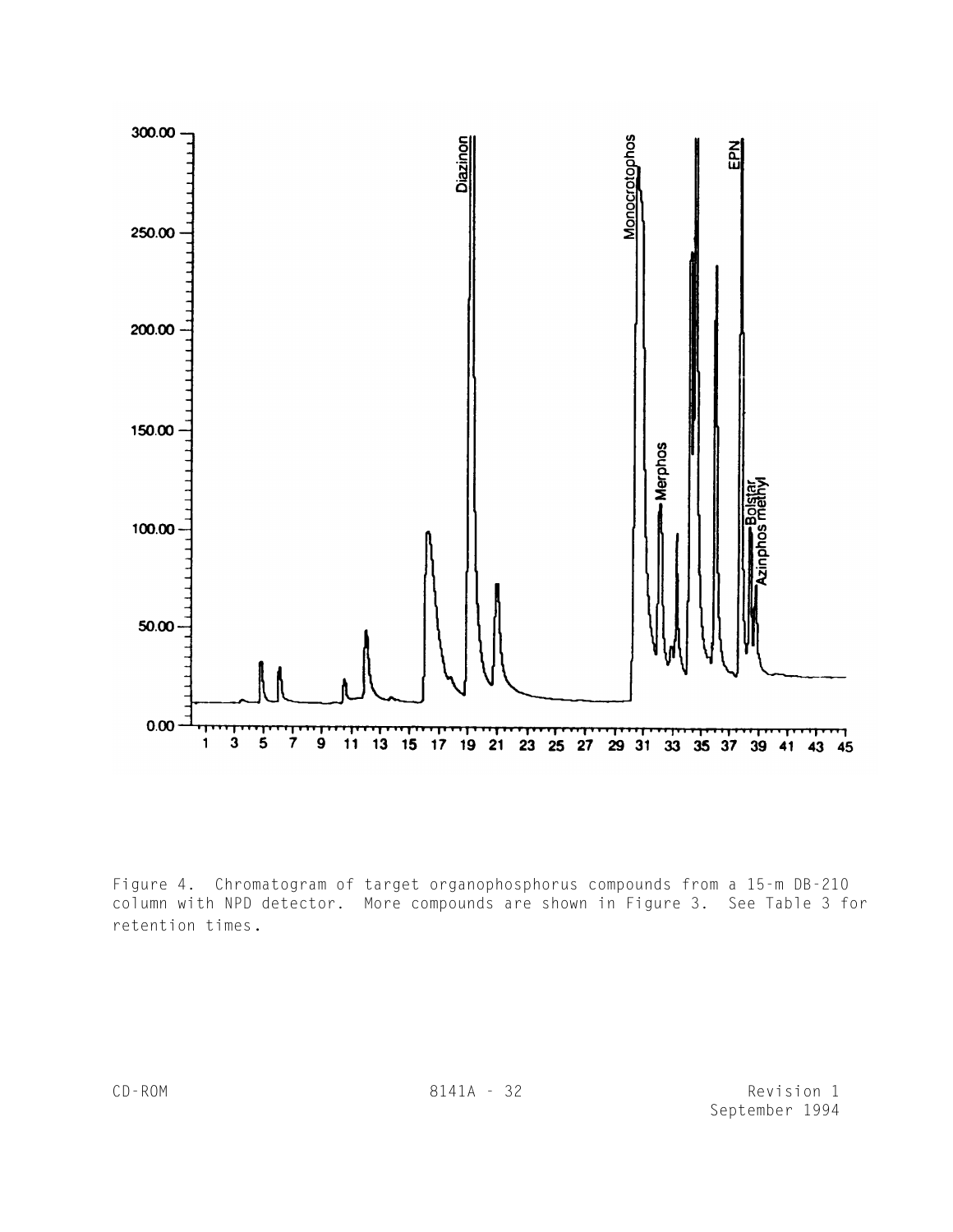

Figure 5. Chromatogram of target organophosphorus compounds on a 30-m DB-5/DB-210 column pair with NPD detector, without Simazine, Atrazine and Carbophenothion. See Table 4 for retention times and for GC operating conditions.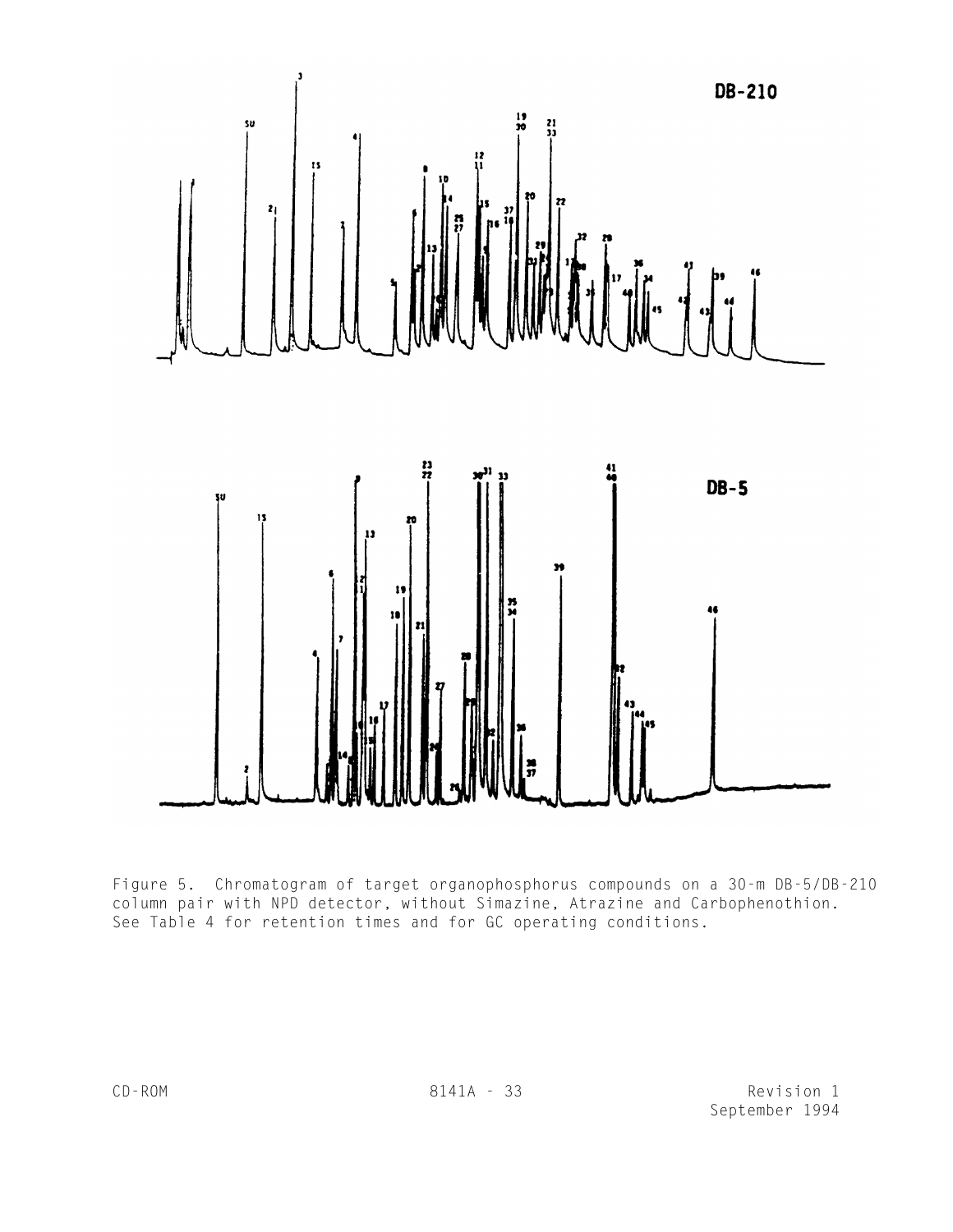

Figure 6. Chromatogram of target organophosphorus compounds on a 30-m DB-5/DB-210 column pair with NPD detector, with Simazine, Atrazine and Carbophenothion. See Table 4 for retention times and for GC operating conditions.